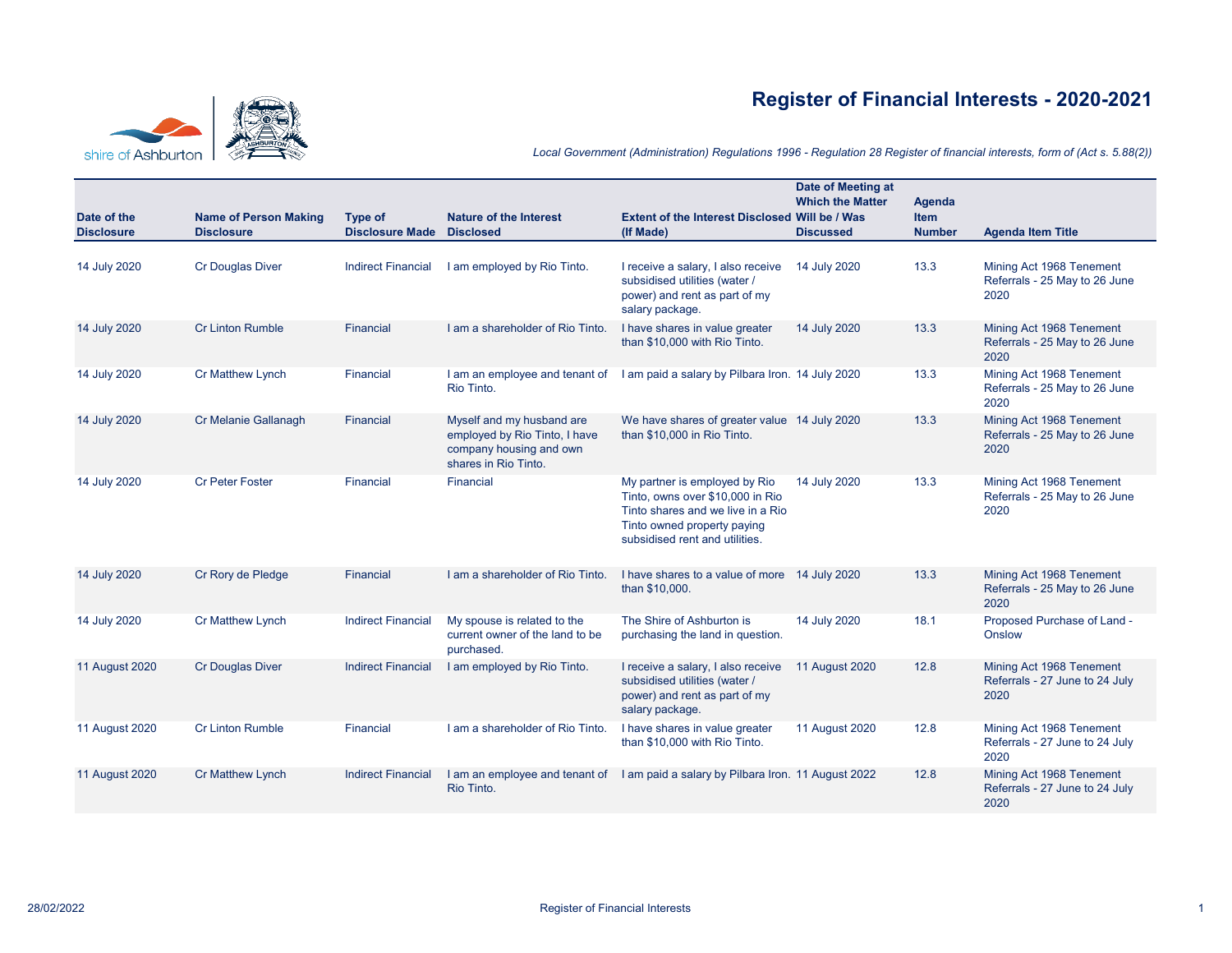| Date of the<br><b>Disclosure</b> | <b>Name of Person Making</b><br><b>Disclosure</b> | Type of<br><b>Disclosure Made</b> | Nature of the Interest<br><b>Disclosed</b>                                                                                                                                                                                         | <b>Extent of the Interest Disclosed Will be / Was</b><br>(If Made)                                                                                                      | Date of Meeting at<br><b>Which the Matter</b><br><b>Discussed</b> | <b>Agenda</b><br>Item<br><b>Number</b> | <b>Agenda Item Title</b>                                             |
|----------------------------------|---------------------------------------------------|-----------------------------------|------------------------------------------------------------------------------------------------------------------------------------------------------------------------------------------------------------------------------------|-------------------------------------------------------------------------------------------------------------------------------------------------------------------------|-------------------------------------------------------------------|----------------------------------------|----------------------------------------------------------------------|
| 11 August 2020                   | Cr Melanie Gallanagh                              | Financial                         | Myself and my husband are<br>employed by Rio Tinto, I have<br>company housing and own<br>shares in Rio Tinto.                                                                                                                      | We have shares of greater value 11 August 2020<br>than \$10,000 in Rio Tinto.                                                                                           |                                                                   | 12.8                                   | Mining Act 1968 Tenement<br>Referrals - 27 June to 24 July<br>2020   |
| <b>11 August 2020</b>            | <b>Cr Peter Foster</b>                            | Financial                         | <b>Financial</b>                                                                                                                                                                                                                   | My partner is employed by Rio<br>Tinto, owns over \$10,000 in Rio<br>Tinto shares and we live in a Rio<br>Tinto owned property paying<br>subsidised rent and utilities. | <b>11 August 2022</b>                                             | 12.8                                   | Mining Act 1968 Tenement<br>Referrals - 27 June to 24 July<br>2020   |
| 8 September 2020                 | Cr Doughlas (Ivan) Dias                           | Financial                         | My wife is an employee and we<br>both own shares in Rio Tinto.<br>individually and collectively. We<br>are potential recipients of all the<br>lucrative company benefits / gifts<br>offered to employees and / or<br>shareholders. | <b>Direct Financial.</b>                                                                                                                                                | 8 September 2020                                                  | 12.7                                   | Mining Act 1968 Tenement<br>Referrals - 25 July to 24 August<br>2020 |
| 8 September 2020                 | <b>Cr Douglas Diver</b>                           | <b>Indirect Financial</b>         | I am employed by Rio Tinto.                                                                                                                                                                                                        | I receive a salary, I also receive<br>subsidised utilities (water /<br>power) and rent as part of my<br>salary package.                                                 | 8 September 2020                                                  | 12.7                                   | Mining Act 1968 Tenement<br>Referrals - 25 July to 24 August<br>2020 |
| 8 September 2020                 | <b>Cr Linton Rumble</b>                           | Financial                         | I am a shareholder of Rio Tinto.                                                                                                                                                                                                   | I have shares in value greater<br>than \$10,000 with Rio Tinto.                                                                                                         | 8 September 2020                                                  | 12.7                                   | Mining Act 1968 Tenement<br>Referrals - 25 July to 24 August<br>2020 |
| 8 September 2020                 | <b>Cr Matthew Lynch</b>                           | <b>Indirect Financial</b>         | I am an employee and tenant of<br>Rio Tinto.                                                                                                                                                                                       | I am paid a salary by Pilbara Iron. 8 September 2020                                                                                                                    |                                                                   | 12.7                                   | Mining Act 1968 Tenement<br>Referrals - 25 July to 24 August<br>2020 |
| 8 September 2020                 | Cr Melanie Gallanagh                              | Financial                         | Myself and my husband are<br>employed by Rio Tinto, I have<br>company housing and own<br>shares in Rio Tinto.                                                                                                                      | Financial                                                                                                                                                               | 8 September 2020                                                  | 12.7                                   | Mining Act 1968 Tenement<br>Referrals - 25 July to 24 August<br>2020 |
| 8 September 2020                 | <b>Cr Peter Foster</b>                            | Financial                         | Financial                                                                                                                                                                                                                          | My partner is employed by Rio<br>Tinto, owns over \$10,000 in Rio<br>Tinto shares and we live in a Rio<br>Tinto owned property paying<br>subsidised rent and utilities. | 8 September 2020                                                  | 12.7                                   | Mining Act 1968 Tenement<br>Referrals - 25 July to 24 August<br>2020 |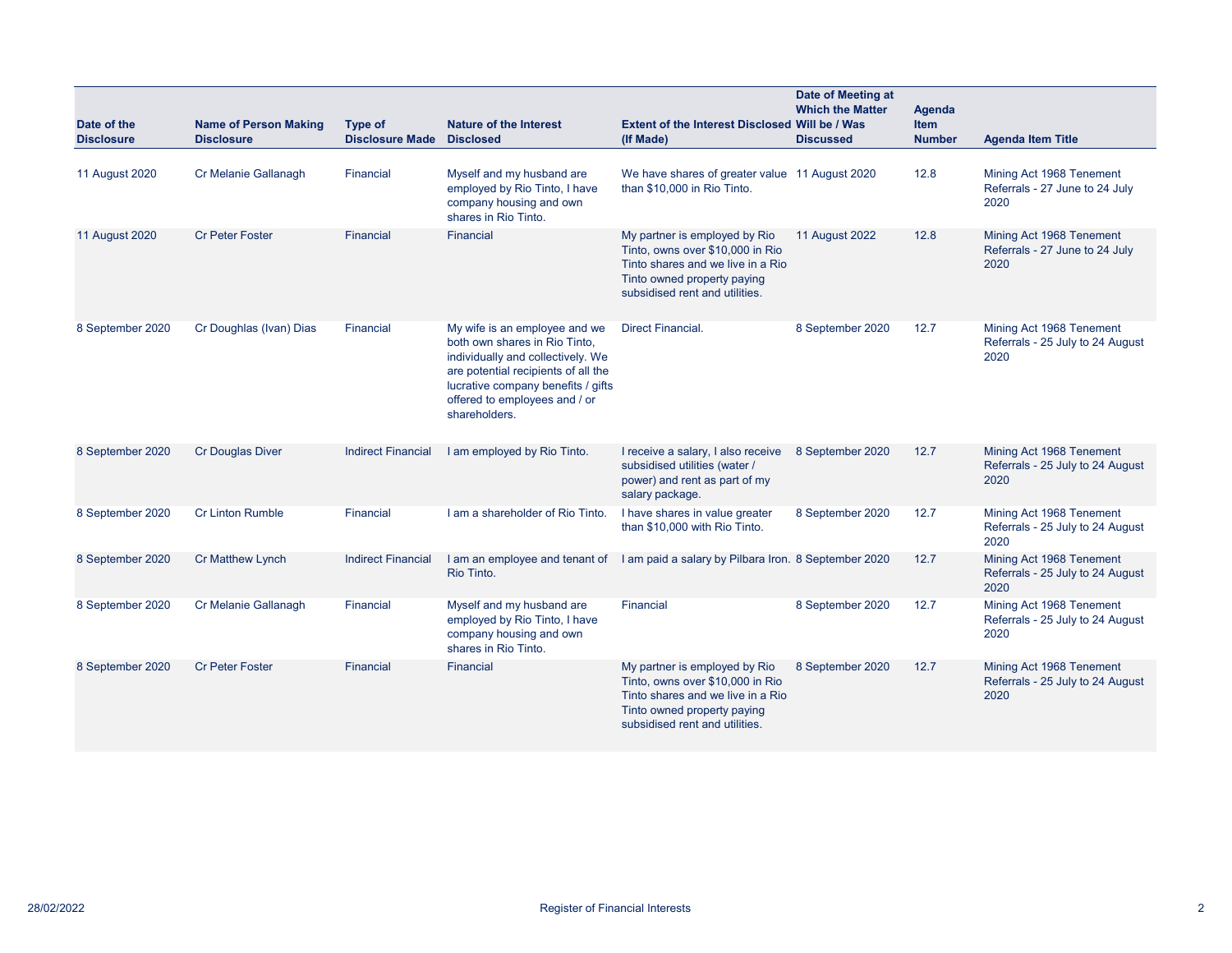| Date of the<br><b>Disclosure</b> | <b>Name of Person Making</b><br><b>Disclosure</b> | Type of<br><b>Disclosure Made</b> | <b>Nature of the Interest</b><br><b>Disclosed</b>                                                                                                                                                                                  | <b>Extent of the Interest Disclosed Will be / Was</b><br>(If Made)                                                                                                      | Date of Meeting at<br><b>Which the Matter</b><br><b>Discussed</b> | <b>Agenda</b><br><b>Item</b><br><b>Number</b> | <b>Agenda Item Title</b>                                                         |
|----------------------------------|---------------------------------------------------|-----------------------------------|------------------------------------------------------------------------------------------------------------------------------------------------------------------------------------------------------------------------------------|-------------------------------------------------------------------------------------------------------------------------------------------------------------------------|-------------------------------------------------------------------|-----------------------------------------------|----------------------------------------------------------------------------------|
| 8 September 2020                 | Cr Doughlas (Ivan) Dias                           | Financial                         | My wife is an employee and we<br>both own shares in Rio Tinto,<br>individually and collectively. We<br>are potential recipients of all the<br>lucrative company benefits / gifts<br>offered to employees and / or<br>shareholders. | Direct Financial.                                                                                                                                                       | 8 September 2020                                                  | 13.1                                          | <b>Extension to the Operational Use</b><br>of Jundunmunnah Village, Tom<br>Price |
| 8 September 2020                 | <b>Cr Douglas Diver</b>                           | <b>Indirect Financial</b>         | I am employed by Rio Tinto.                                                                                                                                                                                                        | I receive a salary, I also receive<br>subsidised utilities (water /<br>power) and rent as part of my<br>salary package.                                                 | 8 September 2020                                                  | 13.1                                          | Extension to the Operational Use<br>of Jundunmunnah Village, Tom<br>Price        |
| 8 September 2020                 | <b>Cr Linton Rumble</b>                           | Financial                         | I am a shareholder of Rio Tinto.                                                                                                                                                                                                   | I have shares in value greater<br>than \$10,000 with Rio Tinto.                                                                                                         | 8 September 2020                                                  | 13.1                                          | <b>Extension to the Operational Use</b><br>of Jundunmunnah Village, Tom<br>Price |
| 8 September 2020                 | <b>Cr Matthew Lynch</b>                           | <b>Indirect Financial</b>         | I am an employee and tenant of<br>Rio Tinto.                                                                                                                                                                                       | I am paid a salary by Pilbara Iron. 8 September 2020                                                                                                                    |                                                                   | 13.1                                          | <b>Extension to the Operational Use</b><br>of Jundunmunnah Village, Tom<br>Price |
| 8 September 2020                 | Cr Melanie Gallanagh                              | Financial                         | Myself and my husband are<br>employed by Rio Tinto, I have<br>company housing and own<br>shares in Rio Tinto.                                                                                                                      | Financial                                                                                                                                                               | 8 September 2020                                                  | 13.1                                          | <b>Extension to the Operational Use</b><br>of Jundunmunnah Village, Tom<br>Price |
| 8 September 2020                 | <b>Cr Peter Foster</b>                            | <b>Financial</b>                  | <b>Financial</b>                                                                                                                                                                                                                   | My partner is employed by Rio<br>Tinto, owns over \$10,000 in Rio<br>Tinto shares and we live in a Rio<br>Tinto owned property paying<br>subsidised rent and utilities. | 8 September 2020                                                  | 13.1                                          | <b>Extension to the Operational Use</b><br>of Jundunmunnah Village, Tom<br>Price |
| 8 September 2020                 | Cr Doughlas (Ivan) Dias                           | Financial                         | My wife is an employee and we<br>both own shares in Rio Tinto,<br>individually and collectively. We<br>are potential recipients of all the<br>lucrative company benefits / gifts<br>offered to employees and / or<br>shareholders. | <b>Direct Financial.</b>                                                                                                                                                | 8 September 2020                                                  | 14.4                                          | <b>Tom Price Co-located</b><br><b>Emergency Services Facility</b>                |
| 8 September 2020                 | <b>Cr Douglas Diver</b>                           | <b>Indirect Financial</b>         | I am employed by Rio Tinto.                                                                                                                                                                                                        | I receive a salary, I also receive<br>subsidised utilities (water /<br>power) and rent as part of my<br>salary package.                                                 | 8 September 2020                                                  | 14.4                                          | <b>Tom Price Co-located</b><br><b>Emergency Services Facility</b>                |
| 8 September 2020                 | <b>Cr Linton Rumble</b>                           | Financial                         | I am a shareholder of Rio Tinto.                                                                                                                                                                                                   | I have shares in value greater<br>than \$10,000 with Rio Tinto.                                                                                                         | 8 September 2020                                                  | 14.4                                          | <b>Tom Price Co-located</b><br><b>Emergency Services Facility</b>                |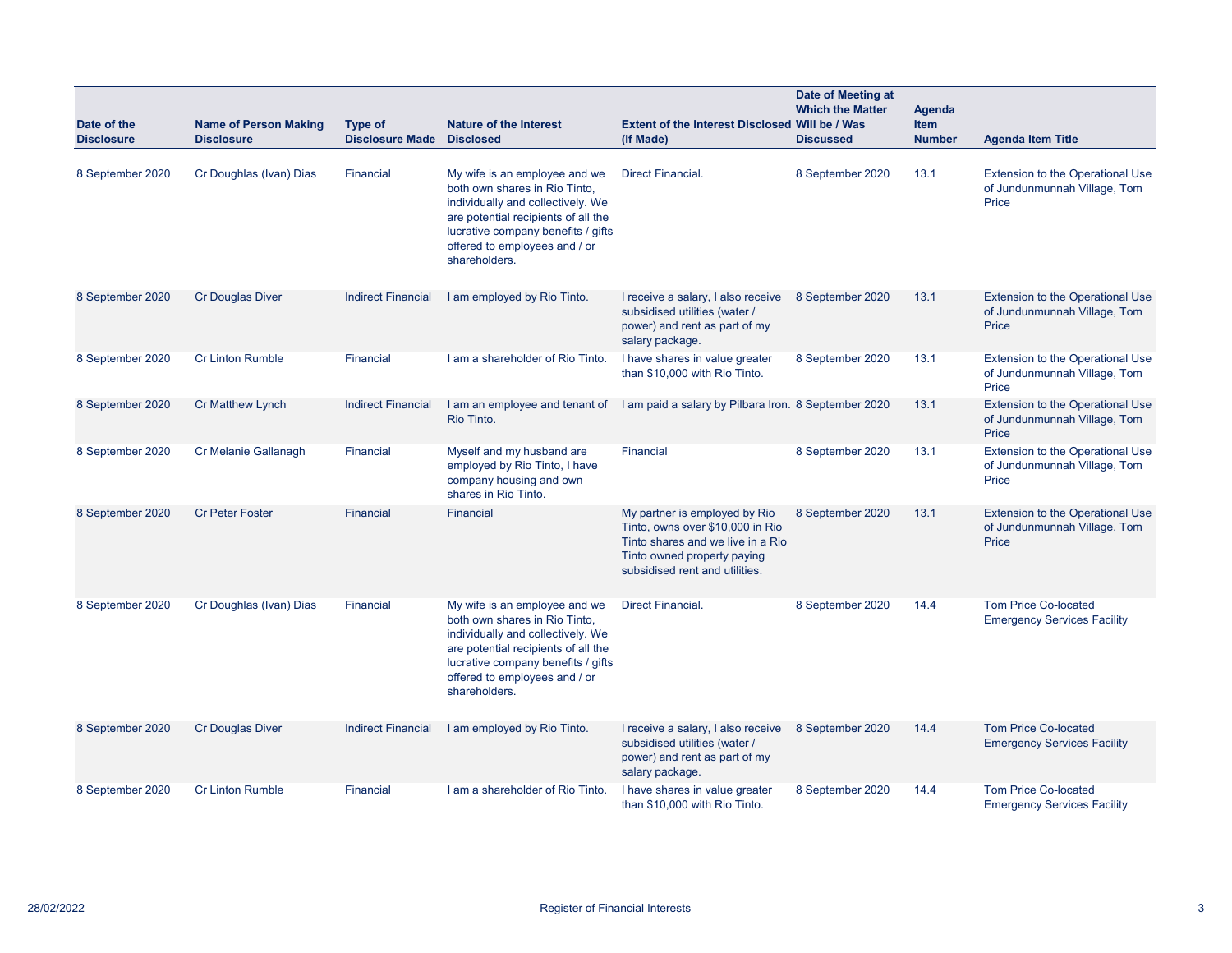| Date of the<br><b>Disclosure</b> | <b>Name of Person Making</b><br><b>Disclosure</b> | <b>Type of</b><br><b>Disclosure Made</b> | <b>Nature of the Interest</b><br><b>Disclosed</b>                                                                                                                                                                                  | Extent of the Interest Disclosed Will be / Was<br>(If Made)                                                                                                             | Date of Meeting at<br><b>Which the Matter</b><br><b>Discussed</b> | Agenda<br><b>Item</b><br><b>Number</b> | <b>Agenda Item Title</b>                                              |
|----------------------------------|---------------------------------------------------|------------------------------------------|------------------------------------------------------------------------------------------------------------------------------------------------------------------------------------------------------------------------------------|-------------------------------------------------------------------------------------------------------------------------------------------------------------------------|-------------------------------------------------------------------|----------------------------------------|-----------------------------------------------------------------------|
|                                  |                                                   |                                          |                                                                                                                                                                                                                                    |                                                                                                                                                                         |                                                                   |                                        |                                                                       |
| 8 September 2020                 | Cr Matthew Lynch                                  | <b>Indirect Financial</b>                | I am an employee and tenant of<br>Rio Tinto.                                                                                                                                                                                       | I am paid a salary by Pilbara Iron. 8 September 2020                                                                                                                    |                                                                   | 14.4                                   | <b>Tom Price Co-located</b><br><b>Emergency Services Facility</b>     |
| 8 September 2020                 | Cr Melanie Gallanagh                              | Financial                                | Myself and my husband are<br>employed by Rio Tinto, I have<br>company housing and own<br>shares in Rio Tinto.                                                                                                                      | Financial                                                                                                                                                               | 8 September 2020                                                  | 14.4                                   | <b>Tom Price Co-located</b><br><b>Emergency Services Facility</b>     |
| 8 September 2020                 | <b>Cr Peter Foster</b>                            | <b>Financial</b>                         | <b>Financial</b>                                                                                                                                                                                                                   | My partner is employed by Rio<br>Tinto, owns over \$10,000 in Rio<br>Tinto shares and we live in a Rio<br>Tinto owned property paying<br>subsidised rent and utilities. | 8 September 2020                                                  | 14.4                                   | <b>Tom Price Co-located</b><br><b>Emergency Services Facility</b>     |
| 13 October 2020                  | Cr Doughlas (Ivan) Dias                           | Financial                                | My wife is an employee and we<br>both own shares in Rio Tinto.<br>individually and collectively. We<br>are potential recipients of all the<br>lucrative company benefits / gifts<br>offered to employees and / or<br>shareholders. | <b>Direct Financial.</b>                                                                                                                                                | 13 October 2020                                                   | 12.10                                  | COVID-19 Financial Support and<br><b>Relief Package Update</b>        |
| 13 October 2020                  | <b>Cr Douglas Diver</b>                           | <b>Indirect Financial</b>                | I am employed by Rio Tinto.                                                                                                                                                                                                        | I receive a salary, I also receive<br>subsidised utilities (water /<br>power) and rent as part of my<br>salary package.                                                 | 13 October 2020                                                   | 12.10                                  | <b>COVID-19 Financial Support and</b><br><b>Relief Package Update</b> |
| 13 October 2020                  | <b>Cr Linton Rumble</b>                           | Financial                                | I am a shareholder of Rio Tinto.                                                                                                                                                                                                   | I have shares in value greater<br>than \$10,000 with Rio Tinto.                                                                                                         | 13 October 2020                                                   | 12.10                                  | COVID-19 Financial Support and<br><b>Relief Package Update</b>        |
| 13 October 2020                  | <b>Cr Matthew Lynch</b>                           | <b>Indirect Financial</b>                | I am an employee and tenant of<br>Rio Tinto.                                                                                                                                                                                       | I am paid a salary by Pilbara Iron. 13 October 2020                                                                                                                     |                                                                   | 12.10                                  | COVID-19 Financial Support and<br><b>Relief Package Update</b>        |
| 13 October 2020                  | Cr Melanie Gallanagh                              | Financial                                | Myself and my husband are<br>employed by Rio Tinto, I have<br>company housing and own<br>shares in Rio Tinto.                                                                                                                      | We have shares of greater value 13 October 2020<br>than \$10,000 in Rio Tinto.                                                                                          |                                                                   | 12.10                                  | COVID-19 Financial Support and<br><b>Relief Package Update</b>        |
| 13 October 2020                  | <b>Cr Peter Foster</b>                            | <b>Indirect Financial</b>                | <b>Indirect Financial.</b>                                                                                                                                                                                                         | My partner is employed by Rio<br>Tinto, owns over \$10,000 in Rio<br>Tinto shares and we live in a Rio<br>Tinto owned property paying<br>subsidised rent and utilities. | 13 October 2020                                                   | 12.10                                  | COVID-19 Financial Support and<br><b>Relief Package Update</b>        |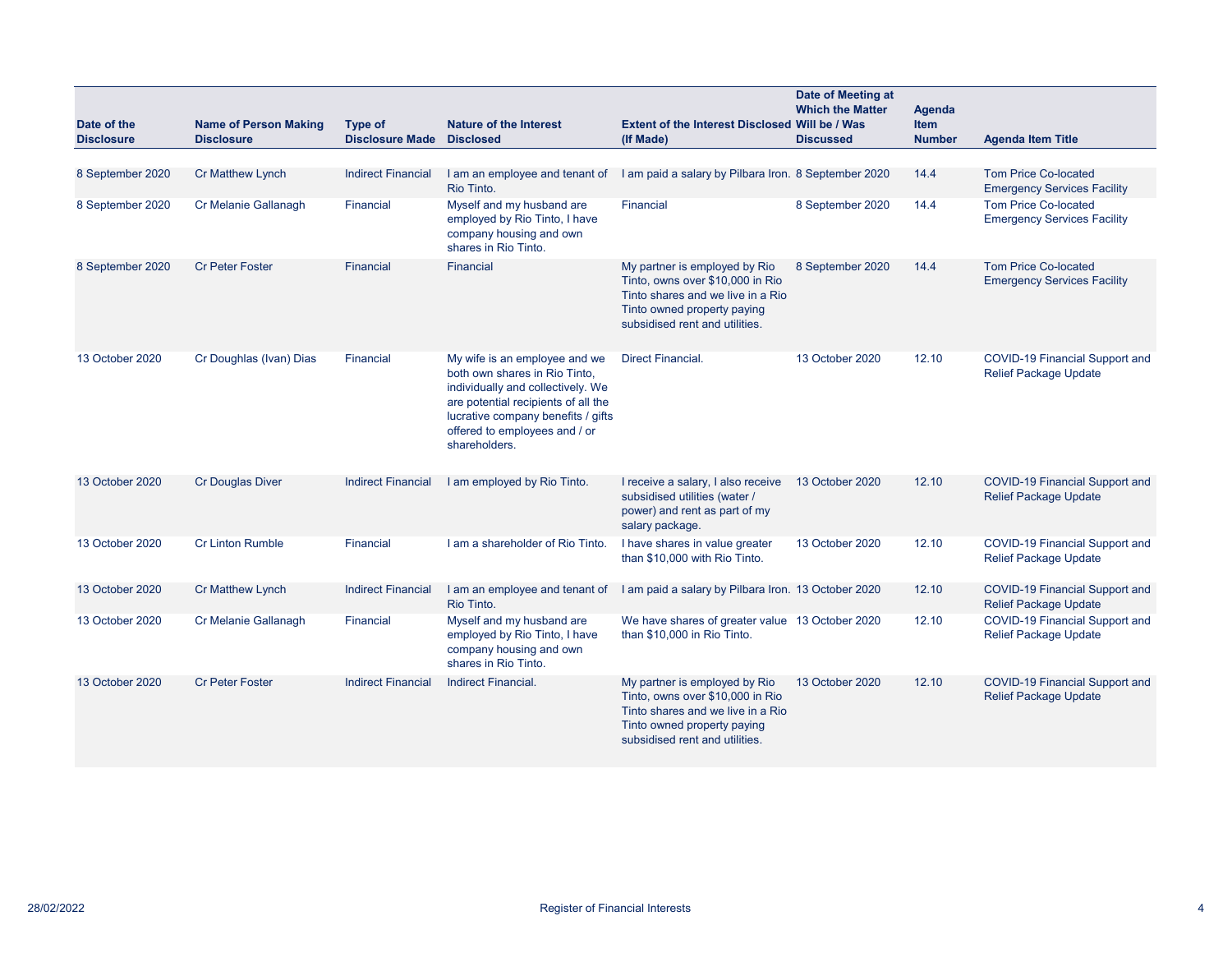| Date of the<br><b>Disclosure</b> | <b>Name of Person Making</b><br><b>Disclosure</b> | <b>Type of</b><br><b>Disclosure Made Disclosed</b> | <b>Nature of the Interest</b>                                                                                                                                                                                                      | <b>Extent of the Interest Disclosed Will be / Was</b><br>(If Made)                                                                                                      | Date of Meeting at<br><b>Which the Matter</b><br><b>Discussed</b> | <b>Agenda</b><br>Item<br><b>Number</b> | <b>Agenda Item Title</b>                                                  |
|----------------------------------|---------------------------------------------------|----------------------------------------------------|------------------------------------------------------------------------------------------------------------------------------------------------------------------------------------------------------------------------------------|-------------------------------------------------------------------------------------------------------------------------------------------------------------------------|-------------------------------------------------------------------|----------------------------------------|---------------------------------------------------------------------------|
| 13 October 2020                  | Cr Doughlas (Ivan) Dias                           | <b>Financial</b>                                   | My wife is an employee and we<br>both own shares in Rio Tinto,<br>individually and collectively. We<br>are potential recipients of all the<br>lucrative company benefits / gifts<br>offered to employees and / or<br>shareholders. | <b>Direct Financial.</b>                                                                                                                                                | 13 October 2020                                                   | 12.7                                   | Mining Act 1968 Tenement<br>Referrals - 25 August to 30<br>September 2020 |
| 13 October 2020                  | <b>Cr Linton Rumble</b>                           | <b>Financial</b>                                   | I am a shareholder of Rio Tinto.                                                                                                                                                                                                   | I have shares in value greater<br>than \$10,000 with Rio Tinto.                                                                                                         | 13 October 2020                                                   | 12.7                                   | Mining Act 1968 Tenement<br>Referrals - 25 August to 30<br>September 2020 |
| 13 October 2020                  | Cr Matthew Lynch                                  | <b>Indirect Financial</b>                          | Rio Tinto.                                                                                                                                                                                                                         | I am an employee and tenant of I am paid a salary by Pilbara Iron. 13 October 2020                                                                                      |                                                                   | 12.7                                   | Mining Act 1968 Tenement<br>Referrals - 25 August to 30<br>September 2020 |
| 13 October 2020                  | Cr Melanie Gallanagh                              | <b>Financial</b>                                   | Myself and my husband are<br>employed by Rio Tinto, I have<br>company housing and own<br>shares in Rio Tinto.                                                                                                                      | We have shares of greater value 13 October 2020<br>than \$10,000 in Rio Tinto.                                                                                          |                                                                   | 12.7                                   | Mining Act 1968 Tenement<br>Referrals - 25 August to 30<br>September 2020 |
| 13 October 2020                  | <b>Cr Peter Foster</b>                            | <b>Indirect Financial</b>                          | Indirect Financial.                                                                                                                                                                                                                | My partner is employed by Rio<br>Tinto, owns over \$10,000 in Rio<br>Tinto shares and we live in a Rio<br>Tinto owned property paying<br>subsidised rent and utilities. | 13 October 2020                                                   | 12.7                                   | Mining Act 1968 Tenement<br>Referrals - 25 August to 30<br>September 2020 |
| 13 October 2020                  | Cr Doughlas (Ivan) Dias                           | Financial                                          | My wife is an employee and we<br>both own shares in Rio Tinto,<br>individually and collectively. We<br>are potential recipients of all the<br>lucrative company benefits / gifts<br>offered to employees and / or<br>shareholders. | <b>Direct Financial.</b>                                                                                                                                                | 13 October 2020                                                   | 18.3                                   | Referral from Department of<br>Jobs, Tourism, Science and<br>Innovation   |
| 13 October 2020                  | <b>Cr Douglas Diver</b>                           | <b>Indirect Financial</b>                          | I am employed by Rio Tinto.                                                                                                                                                                                                        | I receive a salary, I also receive<br>subsidised utilities (water /<br>power) and rent as part of my<br>salary package.                                                 | 13 October 2020                                                   | 18.3                                   | Referral from Department of<br>Jobs, Tourism, Science and<br>Innovation   |
| 13 October 2020                  | <b>Cr Linton Rumble</b>                           | Financial                                          | I am a shareholder of Rio Tinto.                                                                                                                                                                                                   | I have shares in value greater<br>than \$10,000 with Rio Tinto.                                                                                                         | 13 October 2020                                                   | 18.3                                   | Referral from Department of<br>Jobs, Tourism, Science and<br>Innovation   |
| 13 October 2020                  | <b>Cr Matthew Lynch</b>                           | <b>Indirect Financial</b>                          | Rio Tinto.                                                                                                                                                                                                                         | I am an employee and tenant of I am paid a salary by Pilbara Iron. 13 October 2020                                                                                      |                                                                   | 18.3                                   | Referral from Department of<br>Jobs, Tourism, Science and<br>Innovation   |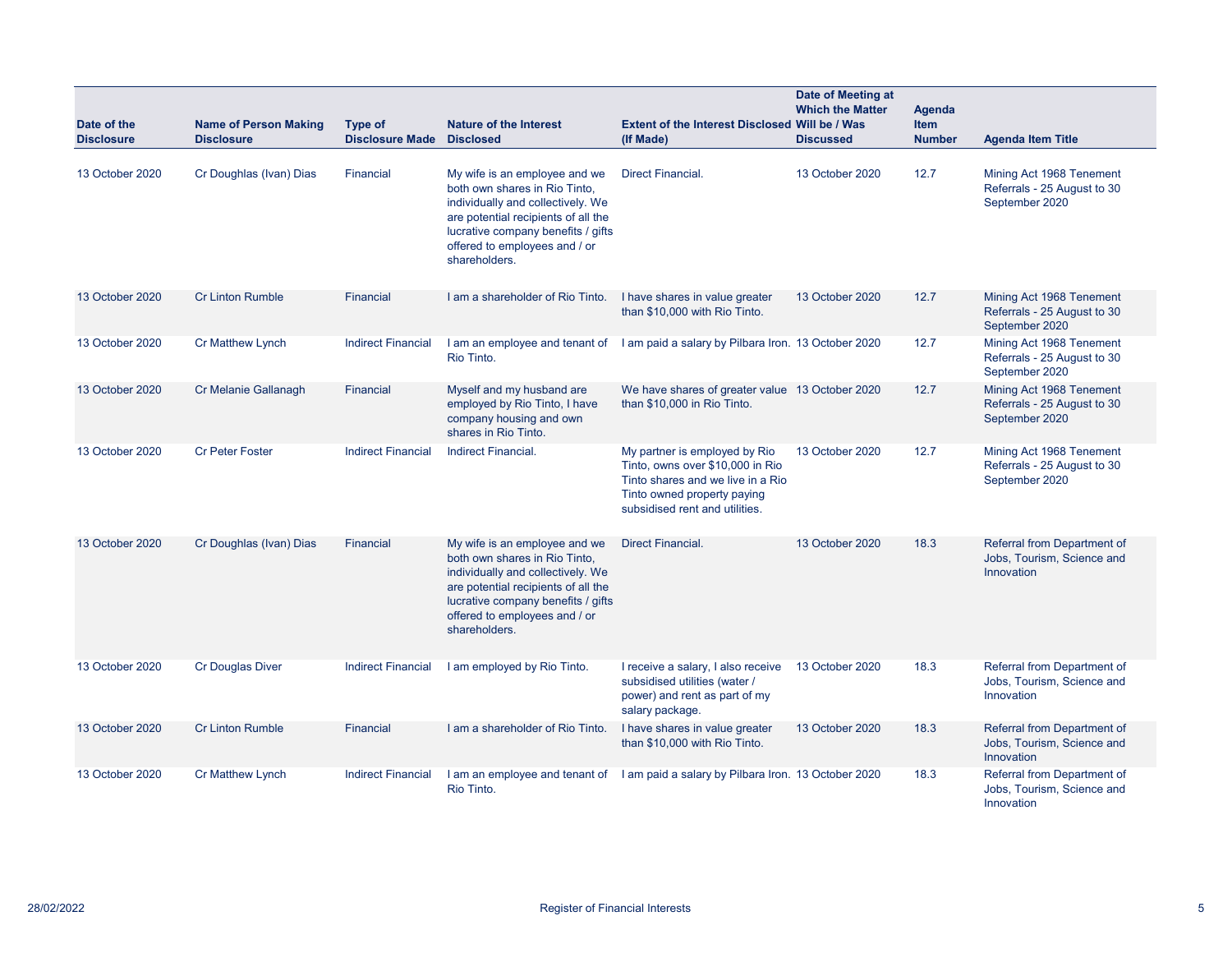| Date of the<br><b>Disclosure</b> | <b>Name of Person Making</b><br><b>Disclosure</b> | Type of<br><b>Disclosure Made</b> | <b>Nature of the Interest</b><br><b>Disclosed</b>                                                                                                                                                                                  | <b>Extent of the Interest Disclosed Will be / Was</b><br>(If Made)                                                                                                      | Date of Meeting at<br><b>Which the Matter</b><br><b>Discussed</b> | <b>Agenda</b><br><b>Item</b><br><b>Number</b> | <b>Agenda Item Title</b>                                                          |
|----------------------------------|---------------------------------------------------|-----------------------------------|------------------------------------------------------------------------------------------------------------------------------------------------------------------------------------------------------------------------------------|-------------------------------------------------------------------------------------------------------------------------------------------------------------------------|-------------------------------------------------------------------|-----------------------------------------------|-----------------------------------------------------------------------------------|
|                                  |                                                   |                                   |                                                                                                                                                                                                                                    |                                                                                                                                                                         |                                                                   |                                               |                                                                                   |
| 13 October 2020                  | Cr Melanie Gallanagh                              | Financial                         | Myself and my husband are<br>employed by Rio Tinto, I have<br>company housing and own<br>shares in Rio Tinto.                                                                                                                      | We have shares of greater value 13 October 2020<br>than \$10,000 in Rio Tinto.                                                                                          |                                                                   | 18.3                                          | Referral from Department of<br>Jobs, Tourism, Science and<br>Innovation           |
| 13 October 2020                  | <b>Cr Peter Foster</b>                            | <b>Indirect Financial</b>         | <b>Indirect Financial.</b>                                                                                                                                                                                                         | My partner is employed by Rio<br>Tinto, owns over \$10,000 in Rio<br>Tinto shares and we live in a Rio<br>Tinto owned property paying<br>subsidised rent and utilities. | 13 October 2020                                                   | 18.3                                          | Referral from Department of<br>Jobs, Tourism, Science and<br>Innovation           |
| 13 October 2020                  | Cr Doughlas (Ivan) Dias                           | Financial                         | My wife is an employee and we<br>both own shares in Rio Tinto,<br>individually and collectively. We<br>are potential recipients of all the<br>lucrative company benefits / gifts<br>offered to employees and / or<br>shareholders. | <b>Direct Financial.</b>                                                                                                                                                | 13 October 2020                                                   | 18.4                                          | Paraburdoo Community Hub<br><b>Activation, Youth and Recreation</b><br>Engagement |
| 13 October 2020                  | <b>Cr Douglas Diver</b>                           | <b>Indirect Financial</b>         | I am employed by Rio Tinto.                                                                                                                                                                                                        | I receive a salary, I also receive<br>subsidised utilities (water /<br>power) and rent as part of my<br>salary package.                                                 | 13 October 2020                                                   | 18.4                                          | Paraburdoo Community Hub<br>Activation, Youth and Recreation<br>Engagement        |
| 13 October 2020                  | <b>Cr Linton Rumble</b>                           | Financial                         | I am a shareholder of Rio Tinto.                                                                                                                                                                                                   | I have shares in value greater<br>than \$10,000 with Rio Tinto.                                                                                                         | 13 October 2020                                                   | 18.4                                          | Paraburdoo Community Hub<br>Activation, Youth and Recreation<br>Engagement        |
| 13 October 2020                  | <b>Cr Matthew Lynch</b>                           | <b>Indirect Financial</b>         | I am an employee and tenant of<br>Rio Tinto.                                                                                                                                                                                       | I am paid a salary by Pilbara Iron. 13 October 2020                                                                                                                     |                                                                   | 18.4                                          | Paraburdoo Community Hub<br>Activation, Youth and Recreation<br>Engagement        |
| 13 October 2020                  | Cr Melanie Gallanagh                              | Financial                         | Myself and my husband are<br>employed by Rio Tinto, I have<br>company housing and own<br>shares in Rio Tinto.                                                                                                                      | We have shares of greater value 13 October 2020<br>than \$10,000 in Rio Tinto.                                                                                          |                                                                   | 18.4                                          | Paraburdoo Community Hub<br>Activation, Youth and Recreation<br>Engagement        |
| 13 October 2020                  | <b>Cr Peter Foster</b>                            | <b>Indirect Financial</b>         | <b>Indirect Financial.</b>                                                                                                                                                                                                         | My partner is employed by Rio<br>Tinto, owns over \$10,000 in Rio<br>Tinto shares and we live in a Rio<br>Tinto owned property paying<br>subsidised rent and utilities. | 13 October 2020                                                   | 18.4                                          | Paraburdoo Community Hub<br>Activation, Youth and Recreation<br>Engagement        |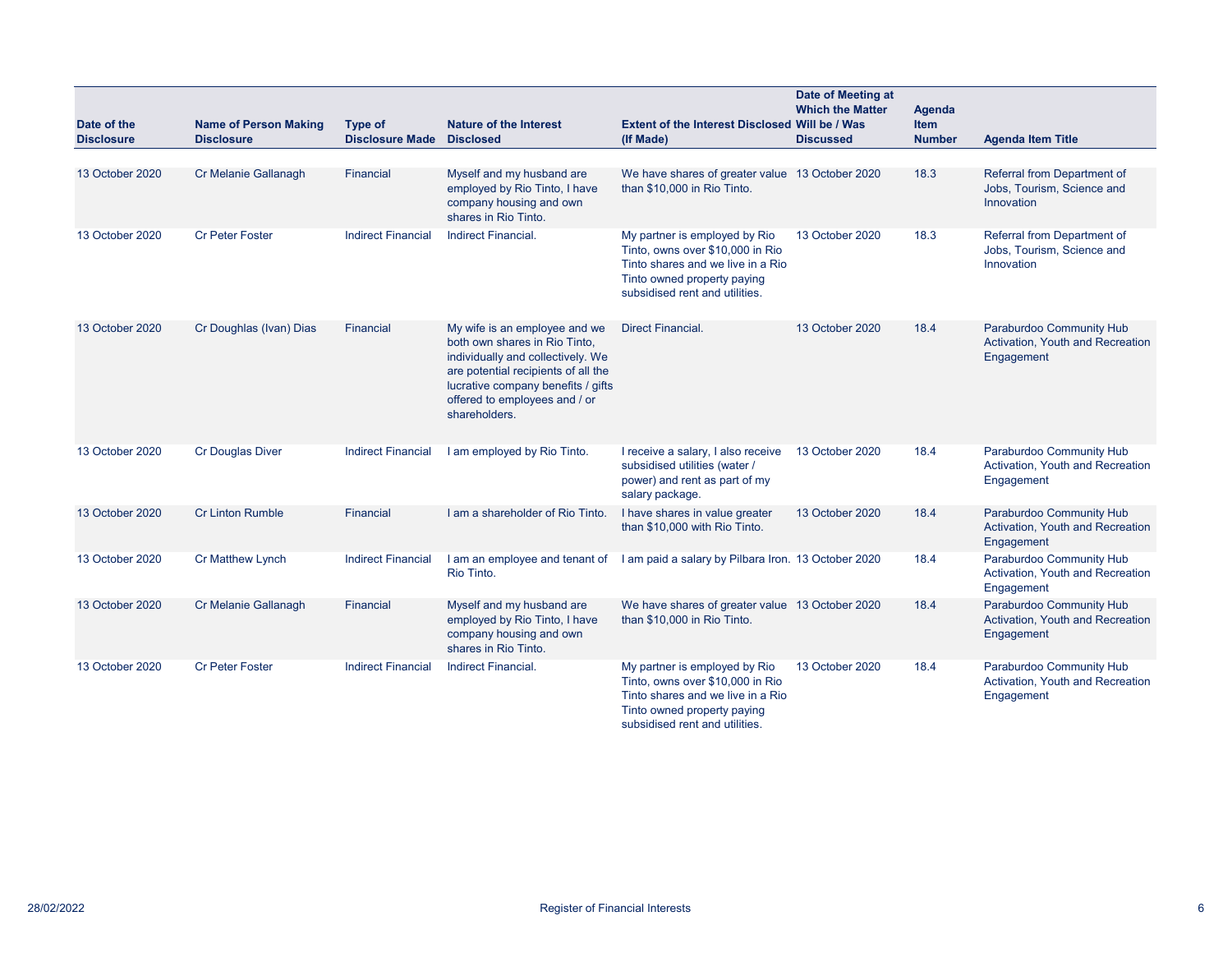| Date of the<br><b>Disclosure</b> | <b>Name of Person Making</b><br><b>Disclosure</b> | Type of<br><b>Disclosure Made</b> | <b>Nature of the Interest</b><br><b>Disclosed</b>                                                                                                                                                                                  | Extent of the Interest Disclosed Will be / Was<br>(If Made)                                                                                                             | Date of Meeting at<br><b>Which the Matter</b><br><b>Discussed</b> | <b>Agenda</b><br>Item<br><b>Number</b> | <b>Agenda Item Title</b>                                           |
|----------------------------------|---------------------------------------------------|-----------------------------------|------------------------------------------------------------------------------------------------------------------------------------------------------------------------------------------------------------------------------------|-------------------------------------------------------------------------------------------------------------------------------------------------------------------------|-------------------------------------------------------------------|----------------------------------------|--------------------------------------------------------------------|
| 10 November 2020                 | Cr Doughlas (Ivan) Dias                           | Financial                         | My wife is an employee and we<br>both own shares in Rio Tinto,<br>individually and collectively. We<br>are potential recipients of all the<br>lucrative company benefits / gifts<br>offered to employees and / or<br>shareholders. | <b>Direct Financial.</b>                                                                                                                                                | 10 November 2020                                                  | 11.3                                   | Acceptance of Grant Funding -<br><b>BHP 'Vital Resources Fund'</b> |
| 10 November 2020                 | <b>Cr Kerry White</b>                             | Financial                         | I hold shares totalling over<br>\$10,000 with BHP.                                                                                                                                                                                 | <b>Direct Financial.</b>                                                                                                                                                | 10 November 2020                                                  | 11.3                                   | Acceptance of Grant Funding -<br><b>BHP 'Vital Resources Fund'</b> |
| 10 November 2020                 | Cr Rory de Pledge                                 | Financial                         | I hold shares totalling over<br>\$10,000 with BHP.                                                                                                                                                                                 | <b>Direct Financial.</b>                                                                                                                                                | 10 November 2020                                                  | 11.3                                   | Acceptance of Grant Funding -<br><b>BHP 'Vital Resources Fund'</b> |
| 10 November 2020                 | Cr Doughlas (Ivan) Dias                           | Financial                         | My wife is an employee and we<br>both own shares in Rio Tinto,<br>individually and collectively. We<br>are potential recipients of all the<br>lucrative company benefits / gifts<br>offered to employees and / or<br>shareholders. | <b>Direct Financial.</b>                                                                                                                                                | 10 November 2020                                                  | 12.2                                   | Mining Act 1968 Tenement<br>Referrals - 27 October 2020            |
| 10 November 2020                 | <b>Cr Douglas Diver</b>                           | <b>Indirect Financial</b>         | I am employed by Rio Tinto.                                                                                                                                                                                                        | I receive a salary, I also receive<br>subsidised utilities (water /<br>power) and rent as part of my<br>salary package.                                                 | 10 November 2020                                                  | 12.2                                   | Mining Act 1968 Tenement<br>Referrals - 27 October 2020            |
| 10 November 2020                 | <b>Cr Linton Rumble</b>                           | Financial                         | I am a shareholder of Rio Tinto.                                                                                                                                                                                                   | I have shares in value greater<br>than \$10,000 with Rio Tinto.                                                                                                         | 10 November 2020                                                  | 12.2                                   | Mining Act 1968 Tenement<br>Referrals - 27 October 2020            |
| 10 November 2020                 | Cr Melanie Gallanagh                              | Financial                         | Myself and my husband are<br>employed by Rio Tinto, I have<br>company housing and own<br>shares in Rio Tinto.                                                                                                                      | We have shares of greater value 10 November 2020<br>than \$10,000 in Rio Tinto.                                                                                         |                                                                   | 12.2                                   | Mining Act 1968 Tenement<br>Referrals - 27 October 2020            |
| 10 November 2020                 | <b>Cr Peter Foster</b>                            | <b>Indirect Financial</b>         | <b>Indirect Financial</b>                                                                                                                                                                                                          | My partner is employed by Rio<br>Tinto, owns over \$10,000 in Rio<br>Tinto shares and we live in a Rio<br>Tinto owned property paying<br>subsidised rent and utilities. | 10 November 2020                                                  | 12.2                                   | Mining Act 1968 Tenement<br>Referrals - 27 October 2020            |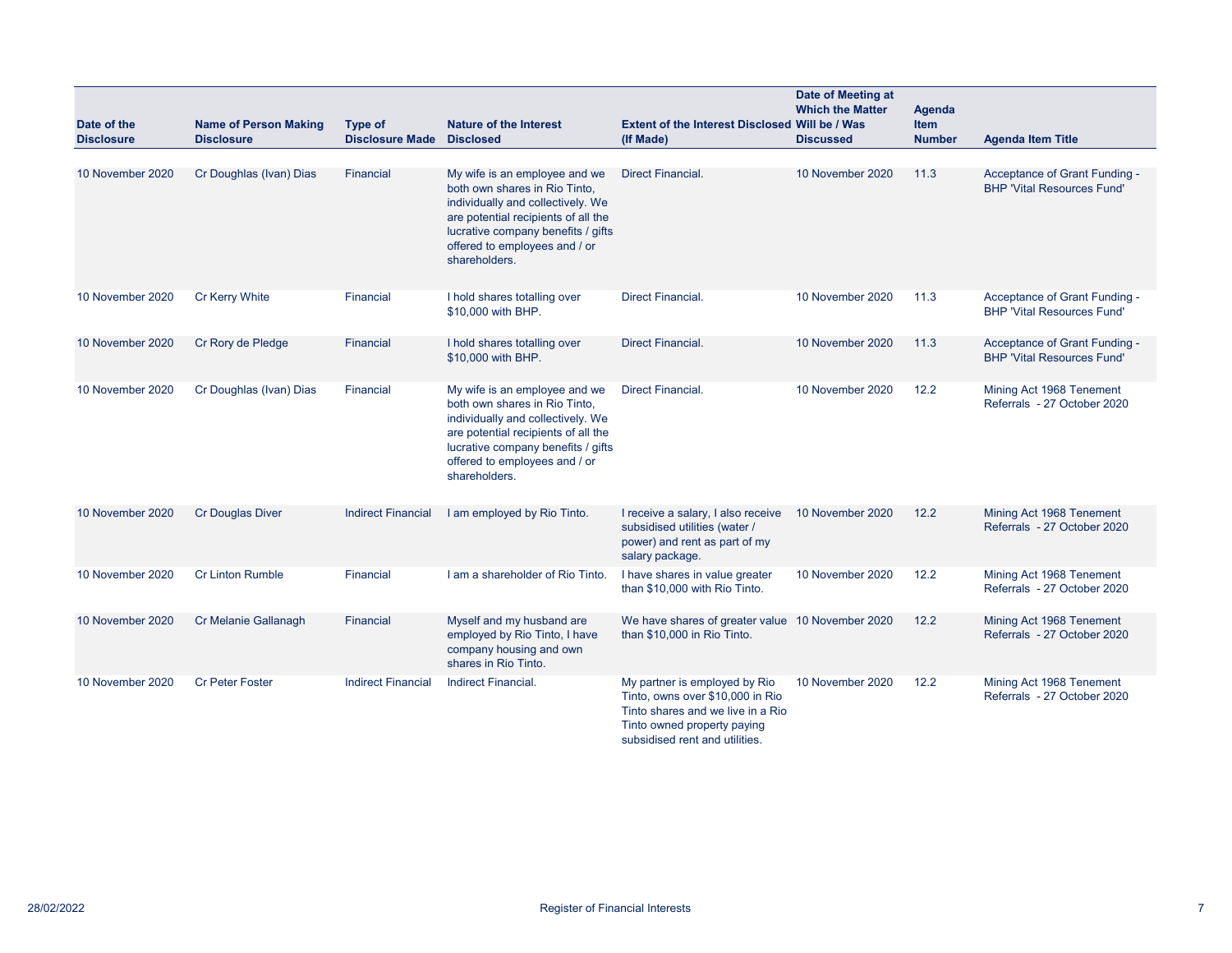| Date of the<br><b>Disclosure</b> | <b>Name of Person Making</b><br><b>Disclosure</b> | Type of<br><b>Disclosure Made</b> | <b>Nature of the Interest</b><br><b>Disclosed</b>                                                                                                                                                                                  | Extent of the Interest Disclosed Will be / Was<br>(If Made)                                                                                                             | Date of Meeting at<br><b>Which the Matter</b><br><b>Discussed</b> | Agenda<br><b>Item</b><br><b>Number</b> | <b>Agenda Item Title</b>                                                           |
|----------------------------------|---------------------------------------------------|-----------------------------------|------------------------------------------------------------------------------------------------------------------------------------------------------------------------------------------------------------------------------------|-------------------------------------------------------------------------------------------------------------------------------------------------------------------------|-------------------------------------------------------------------|----------------------------------------|------------------------------------------------------------------------------------|
| 10 November 2020                 | <b>Kenn Donohoe</b>                               | Proximity                         | The rental property provided to<br>me as place of residence by the<br>Shire of Ashburton in First<br>Avenue, Onslow has a direct<br>proximity to the foreshore<br>reserve.                                                         | Nil                                                                                                                                                                     | 10 November 2020                                                  | 15.3                                   | <b>Onslow Seawall / Foreshore</b><br><b>Stabilisation Project</b>                  |
| 10 November 2020                 | Cr Doughlas (Ivan) Dias                           | Financial                         | My wife is an employee and we<br>both own shares in Rio Tinto,<br>individually and collectively. We<br>are potential recipients of all the<br>lucrative company benefits / gifts<br>offered to employees and / or<br>shareholders. | <b>Direct Financial.</b>                                                                                                                                                | 10 November 2020                                                  | 18.2                                   | <b>RTIO Strategic Partnership</b><br><b>Terms of Reference</b>                     |
| 10 November 2020                 | <b>Cr Douglas Diver</b>                           | <b>Indirect Financial</b>         | I am employed by Rio Tinto.                                                                                                                                                                                                        | I receive a salary, I also receive<br>subsidised utilities (water /<br>power) and rent as part of my<br>salary package.                                                 | 10 November 2020                                                  | 18.2                                   | RTIO Strategic Partnership<br><b>Terms of Reference</b>                            |
| 10 November 2020                 | <b>Cr Linton Rumble</b>                           | Financial                         | I am a shareholder of Rio Tinto.                                                                                                                                                                                                   | I have shares in value greater<br>than \$10,000 with Rio Tinto.                                                                                                         | 10 November 2020                                                  | 18.2                                   | <b>RTIO Strategic Partnership</b><br><b>Terms of Reference</b>                     |
| 10 November 2020                 | Cr Melanie Gallanagh                              | Financial                         | Myself and my husband are<br>employed by Rio Tinto, I have<br>company housing and own<br>shares in Rio Tinto.                                                                                                                      | We have shares of greater value 10 November 2020<br>than \$10,000 in Rio Tinto.                                                                                         |                                                                   | 18.2                                   | RTIO Strategic Partnership<br><b>Terms of Reference</b>                            |
| 10 November 2020                 | <b>Cr Peter Foster</b>                            | <b>Indirect Financial</b>         | Indirect Financial.                                                                                                                                                                                                                | My partner is employed by Rio<br>Tinto, owns over \$10,000 in Rio<br>Tinto shares and we live in a Rio<br>Tinto owned property paying<br>subsidised rent and utilities. | 10 November 2020                                                  | 18.2                                   | <b>RTIO Strategic Partnership</b><br><b>Terms of Reference</b>                     |
| 10 November 2020                 | Cr Doughlas (Ivan) Dias                           | Financial                         | My wife is an employee and we<br>both own shares in Rio Tinto,<br>individually and collectively. We<br>are potential recipients of all the<br>lucrative company benefits / gifts<br>offered to employees and / or<br>shareholders. | <b>Direct Financial.</b>                                                                                                                                                | 10 November 2020                                                  | 18.4                                   | Request for Tender 11.20 Tom<br><b>Price Childcare Centres Service</b><br>Provider |
| 10 November 2020                 | <b>Cr Linton Rumble</b>                           | Financial                         | I am a shareholder of Rio Tinto.                                                                                                                                                                                                   | I have shares in value greater<br>than \$10,000 with Rio Tinto.                                                                                                         | 10 November 2020                                                  | 18.4                                   | Request for Tender 11.20 Tom<br><b>Price Childcare Centres Service</b><br>Provider |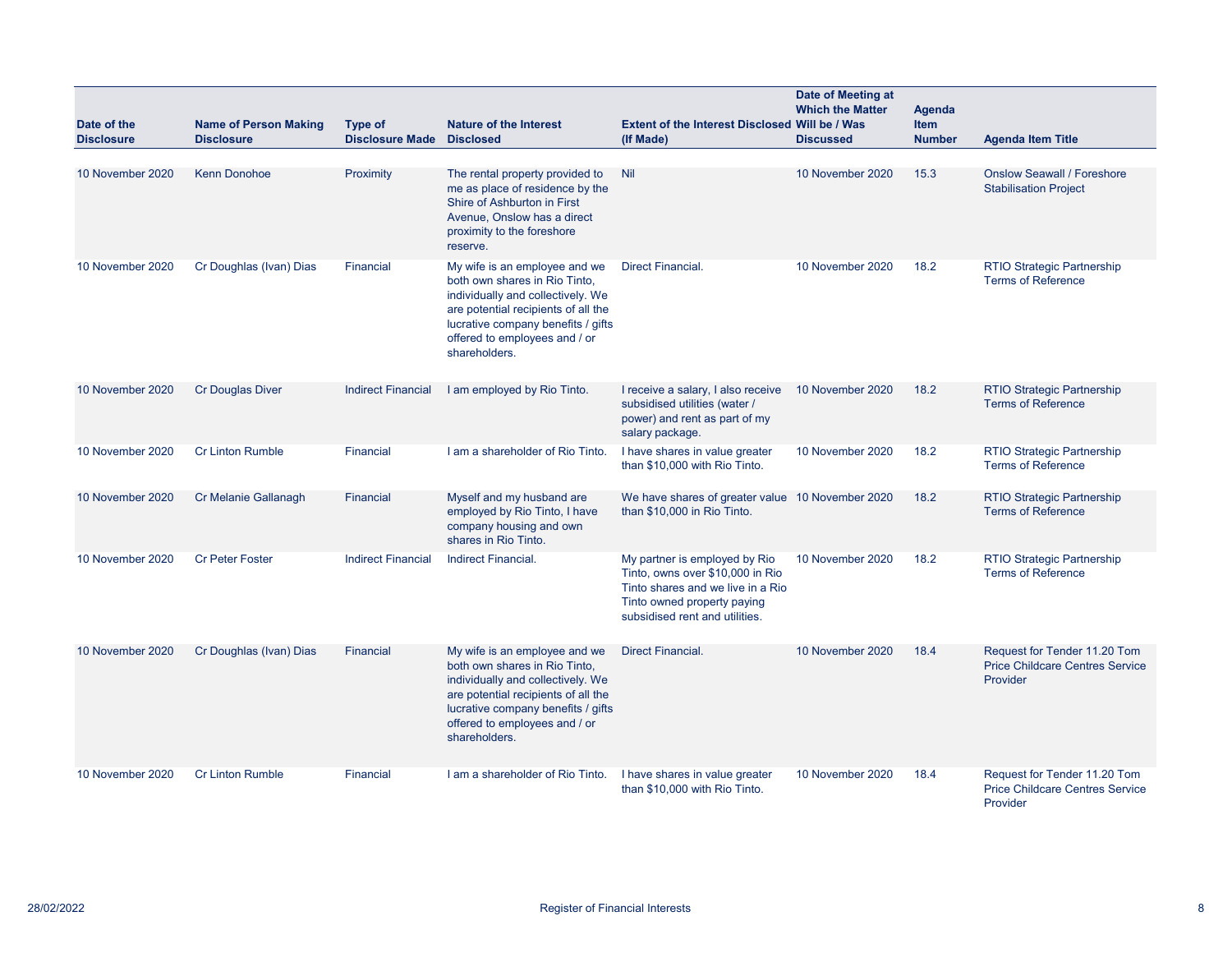| Date of the       | <b>Name of Person Making</b> | Type of                   | <b>Nature of the Interest</b>                                                                                 | <b>Extent of the Interest Disclosed Will be / Was</b>                                                                                                                   | Date of Meeting at<br><b>Which the Matter</b> | Agenda<br><b>Item</b> |                                                                                    |
|-------------------|------------------------------|---------------------------|---------------------------------------------------------------------------------------------------------------|-------------------------------------------------------------------------------------------------------------------------------------------------------------------------|-----------------------------------------------|-----------------------|------------------------------------------------------------------------------------|
| <b>Disclosure</b> | <b>Disclosure</b>            | <b>Disclosure Made</b>    | <b>Disclosed</b>                                                                                              | (If Made)                                                                                                                                                               | <b>Discussed</b>                              | <b>Number</b>         | <b>Agenda Item Title</b>                                                           |
| 10 November 2020  | Cr Melanie Gallanagh         | Financial                 | Myself and my husband are<br>employed by Rio Tinto, I have<br>company housing and own<br>shares in Rio Tinto. | We have shares of greater value 10 November 2020<br>than \$10,000 in Rio Tinto.                                                                                         |                                               | 18.4                  | Request for Tender 11.20 Tom<br><b>Price Childcare Centres Service</b><br>Provider |
| 10 November 2020  | <b>Cr Peter Foster</b>       | <b>Indirect Financial</b> | Indirect Financial.                                                                                           | My partner is employed by Rio<br>Tinto, owns over \$10,000 in Rio<br>Tinto shares and we live in a Rio<br>Tinto owned property paying<br>subsidised rent and utilities. | 10 November 2020                              | 18.4                  | Request for Tender 11.20 Tom<br><b>Price Childcare Centres Service</b><br>Provider |
| 11 December 2020  | <b>Cr Douglas Diver</b>      | <b>Indirect Financial</b> | I am employed by Rio Tinto.                                                                                   | I receive a salary, I also receive<br>subsidised utilities (water /<br>power) and rent as part of my<br>salary package.                                                 | 11 December 2020                              | 12.2                  | Mining Act 1968 Tenement<br>Referrals 28 October - 25<br>November 2020             |
| 11 December 2020  | Cr Matthew Lynch             | <b>Indirect Financial</b> | I am an employee and tenant of<br>Rio Tinto.                                                                  | I am paid a salary by Pilbara Iron. 11 December 2020                                                                                                                    |                                               | 12.2                  | Mining Act 1968 Tenement<br>Referrals 28 October - 25<br>November 2020             |
| 11 December 2020  | Cr Melanie Gallanagh         | Financial                 | Myself and my husband are<br>employed by Rio Tinto, I have<br>company housing and own<br>shares in Rio Tinto. | We have shares of greater value 11 December 2020<br>than \$10,000 in Rio Tinto.                                                                                         |                                               | 12.2                  | Mining Act 1968 Tenement<br>Referrals 28 October - 25<br>November 2020             |
| 11 December 2020  | <b>Cr Peter Foster</b>       | <b>Indirect Financial</b> | <b>Indirect Financial.</b>                                                                                    | My partner is employed by Rio<br>Tinto, owns over \$10,000 in Rio<br>Tinto shares and we live in a Rio<br>Tinto owned property paying<br>subsidised rent and utilities. | 11 December 2020                              | 12.2                  | Mining Act 1968 Tenement<br>Referrals 28 October - 25<br>November 2020             |
| 11 December 2020  | <b>Cr Douglas Diver</b>      | <b>Indirect Financial</b> | I am employed by Rio Tinto.                                                                                   | I receive a salary, I also receive<br>subsidised utilities (water /<br>power) and rent as part of my<br>salary package.                                                 | 11 December 2020                              | 19.1                  | Rail Interface Agreements                                                          |
| 11 December 2020  | Cr Matthew Lynch             | <b>Indirect Financial</b> | I am an employee and tenant of<br>Rio Tinto.                                                                  | I am paid a salary by Pilbara Iron. 11 December 2020                                                                                                                    |                                               | 19.1                  | Rail Interface Agreements                                                          |
| 11 December 2020  | Cr Melanie Gallanagh         | Financial                 | Myself and my husband are<br>employed by Rio Tinto, I have<br>company housing and own<br>shares in Rio Tinto. | We have shares of greater value 11 December 2020<br>than \$10,000 in Rio Tinto.                                                                                         |                                               | 19.1                  | Rail Interface Agreements                                                          |
| 11 December 2020  | <b>Cr Peter Foster</b>       | <b>Indirect Financial</b> | <b>Indirect Financial.</b>                                                                                    |                                                                                                                                                                         | 11 December 2020                              | 19.1                  | Rail Interface Agreements                                                          |
| 11 December 2020  | Cr Rory de Pledge            | Financial                 | I have shares with Fortescue<br>Metals Group.                                                                 | I have shares of greater value<br>than \$10,000 with FMG.                                                                                                               | 11 December 2020                              | 19.1                  | <b>Rail Interface Agreements</b>                                                   |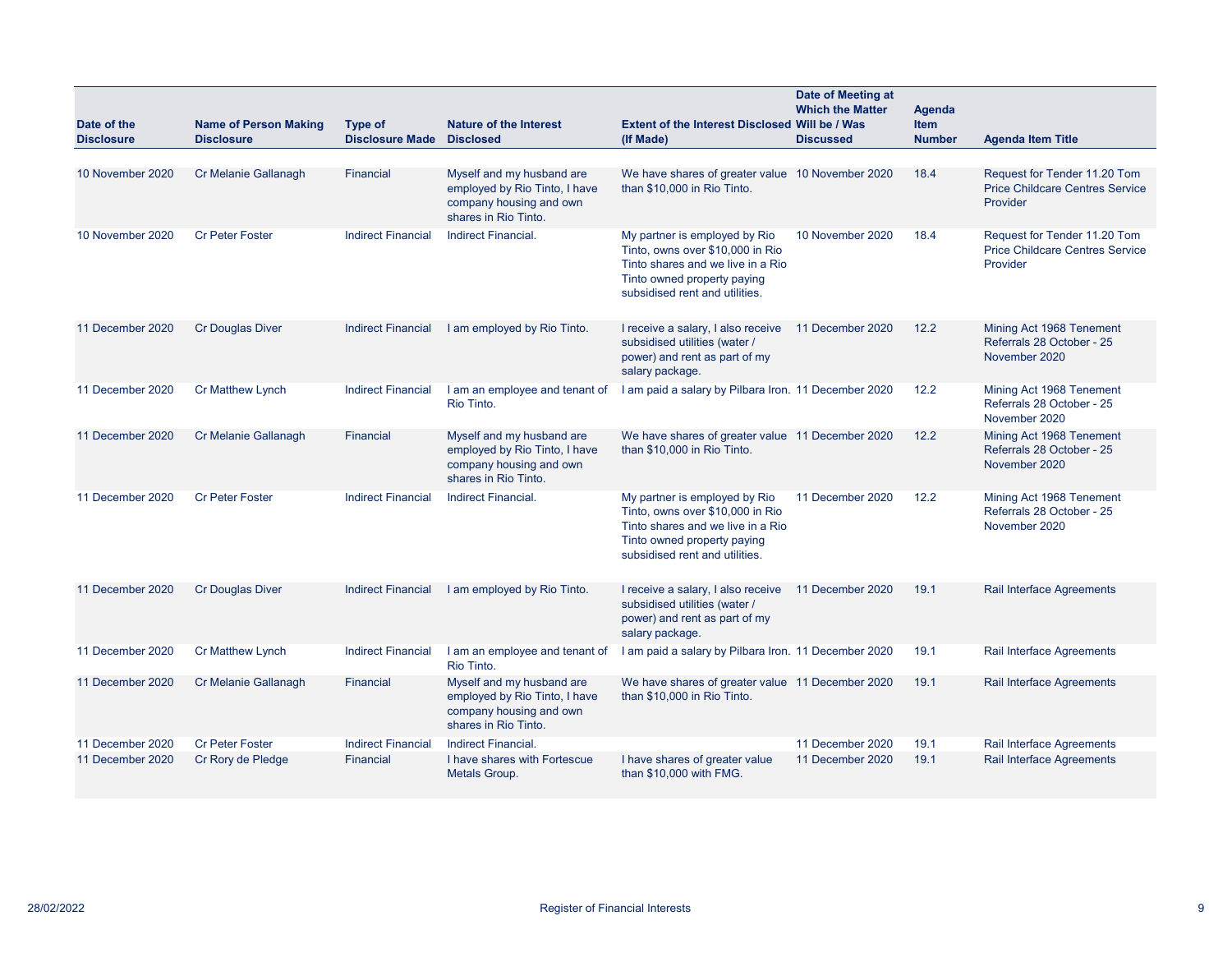| Date of the<br><b>Disclosure</b> | <b>Name of Person Making</b><br><b>Disclosure</b> | Type of<br><b>Disclosure Made</b> | Nature of the Interest<br><b>Disclosed</b>                                                                                                                                                                                         | Extent of the Interest Disclosed Will be / Was<br>(If Made)                                                                                                             | Date of Meeting at<br><b>Which the Matter</b><br><b>Discussed</b> | Agenda<br><b>Item</b><br><b>Number</b> | <b>Agenda Item Title</b>                                                        |
|----------------------------------|---------------------------------------------------|-----------------------------------|------------------------------------------------------------------------------------------------------------------------------------------------------------------------------------------------------------------------------------|-------------------------------------------------------------------------------------------------------------------------------------------------------------------------|-------------------------------------------------------------------|----------------------------------------|---------------------------------------------------------------------------------|
| 21 December 2020                 | <b>Cr Douglas Diver</b>                           | <b>Indirect Financial</b>         | I am employed by Rio Tinto.                                                                                                                                                                                                        | I receive a salary, I also receive<br>subsidised utilities (water /<br>power) and rent as part of my<br>salary package.                                                 | 21 December 2020                                                  | 7.1                                    | Award of RFT 09.20 Design and<br><b>Construct Tom Price Childcare</b><br>Centre |
| 21 December 2020                 | <b>Cr Linton Rumble</b>                           | Financial                         | I am a shareholder of Rio Tinto.                                                                                                                                                                                                   | I have shares in value greater<br>than \$10,000 with Rio Tinto.                                                                                                         | 21 December 2020                                                  | 7.1                                    | Award of RFT 09.20 Design and<br><b>Construct Tom Price Childcare</b><br>Centre |
| 21 December 2020                 | <b>Cr Matthew Lynch</b>                           | <b>Indirect Financial</b>         | I am an employee and tenant of<br>Rio Tinto.                                                                                                                                                                                       | I am paid a salary by Pilbara Iron. 21 December 2020                                                                                                                    |                                                                   | 7.1                                    | Award of RFT 09.20 Design and<br><b>Construct Tom Price Childcare</b><br>Centre |
| 21 December 2020                 | Cr Melanie Gallanagh                              | Financial                         | Myself and my husband are<br>employed by Rio Tinto, I have<br>company housing and own<br>shares in Rio Tinto.                                                                                                                      | We have shares of greater value 21 December 2020<br>than \$10,000 in Rio Tinto.                                                                                         |                                                                   | 7.1                                    | Award of RFT 09.20 Design and<br><b>Construct Tom Price Childcare</b><br>Centre |
| 21 December 2020                 | <b>Cr Peter Foster</b>                            | <b>Indirect Financial</b>         | Indirect Financial.                                                                                                                                                                                                                | My partner is employed by Rio<br>Tinto, owns over \$10,000 in Rio<br>Tinto shares and we live in a Rio<br>Tinto owned property paying<br>subsidised rent and utilities. | 21 December 2020                                                  | 7.1                                    | Award of RFT 09.20 Design and<br><b>Construct Tom Price Childcare</b><br>Centre |
| 21 December 2020                 | <b>Cr Douglas Diver</b>                           | <b>Indirect Financial</b>         | I am employed by Rio Tinto.                                                                                                                                                                                                        | I receive a salary, I also receive<br>subsidised utilities (water /<br>power) and rent as part of my<br>salary package.                                                 | 21 December 2020                                                  | 19.1                                   | Mt Brockman Road                                                                |
| 21 December 2020                 | <b>Cr Linton Rumble</b>                           | Financial                         | I am a shareholder of Rio Tinto.                                                                                                                                                                                                   | I have shares in value greater<br>than \$10,000 with Rio Tinto.                                                                                                         | 21 December 2020                                                  | 19.1                                   | Mt Brockman Road                                                                |
| 21 December 2020                 | <b>Cr Matthew Lynch</b>                           | <b>Indirect Financial</b>         | I am an employee and tenant of<br>Rio Tinto.                                                                                                                                                                                       | I am paid a salary by Pilbara Iron. 21 December 2020                                                                                                                    |                                                                   | 19.1                                   | Mt Brockman Road                                                                |
| 16 February 2021                 | Cr Doughlas (Ivan) Dias                           | Financial                         | My wife is an employee and we<br>both own shares in Rio Tinto,<br>individually and collectively. We<br>are potential recipients of all the<br>lucrative company benefits / gifts<br>offered to employees and / or<br>shareholders. | <b>Direct Financial.</b>                                                                                                                                                | 16 February 2021                                                  | 12.4                                   | Mining Act 1978 Tenement<br>Referrals - 26 November 2020 -<br>31 January 2021   |
| 16 February 2021                 | <b>Cr Douglas Diver</b>                           | <b>Indirect Financial</b>         | I am employed by Rio Tinto.                                                                                                                                                                                                        | I receive a salary, I also receive<br>subsidised utilities (water /<br>power) and rent as part of my<br>salary package.                                                 | 16 February 2021                                                  | 12.4                                   | Mining Act 1978 Tenement<br>Referrals - 26 November 2020 -<br>31 January 2021   |
| 16 February 2021                 | <b>Cr Linton Rumble</b>                           | Financial                         | I am a shareholder of Rio Tinto.                                                                                                                                                                                                   | I have shares in value greater<br>than \$10,000 with Rio Tinto.                                                                                                         | 16 February 2021                                                  | 12.4                                   | Mining Act 1978 Tenement<br>Referrals - 26 November 2020 -<br>31 January 2021   |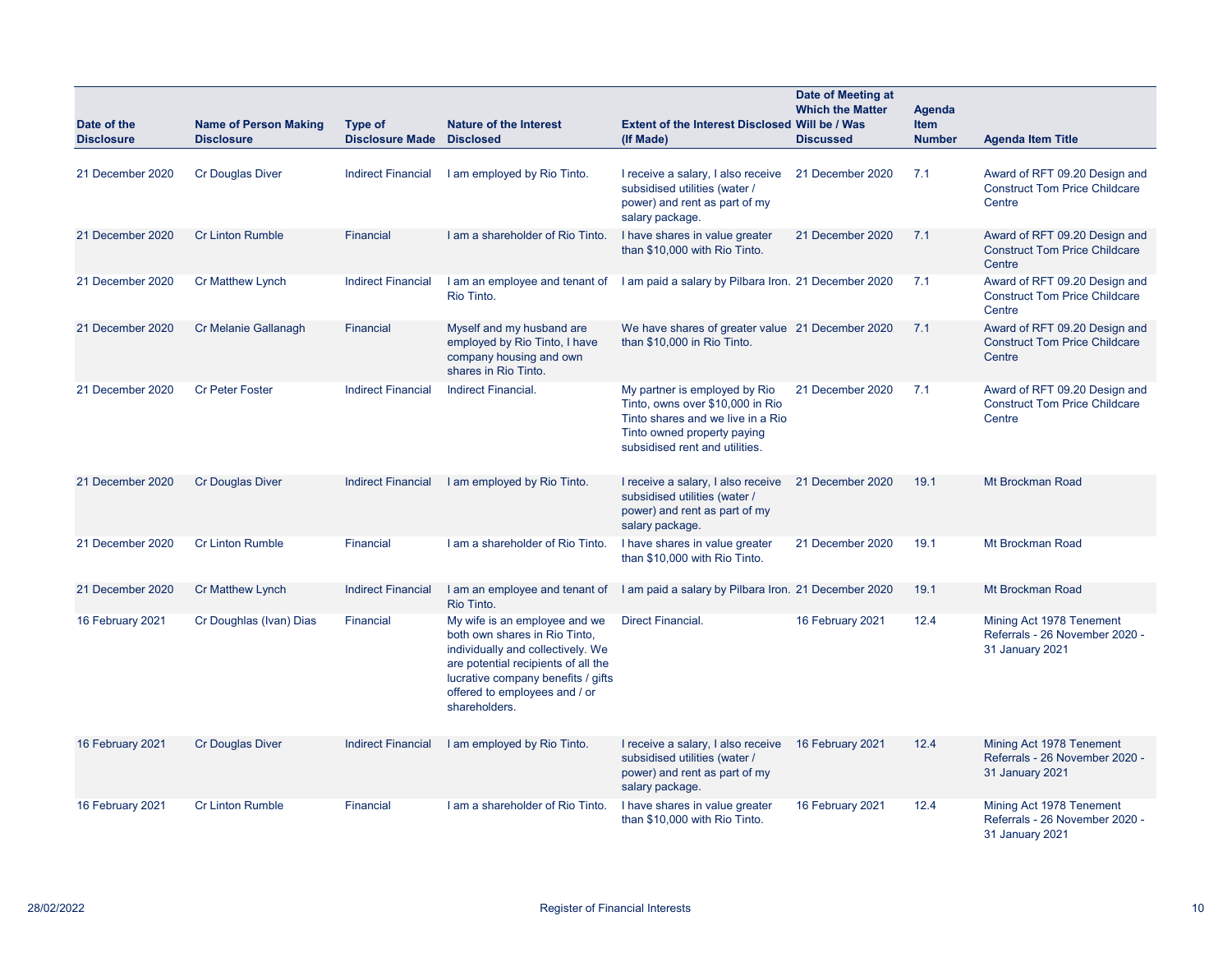| Date of the<br><b>Disclosure</b> | <b>Name of Person Making</b><br><b>Disclosure</b> | <b>Type of</b><br><b>Disclosure Made</b> | <b>Nature of the Interest</b><br><b>Disclosed</b>                                                                                                                                                                                  | Extent of the Interest Disclosed Will be / Was<br>(If Made)                                                             | Date of Meeting at<br><b>Which the Matter</b><br><b>Discussed</b> | <b>Agenda</b><br><b>Item</b><br><b>Number</b> | <b>Agenda Item Title</b>                                                                                            |
|----------------------------------|---------------------------------------------------|------------------------------------------|------------------------------------------------------------------------------------------------------------------------------------------------------------------------------------------------------------------------------------|-------------------------------------------------------------------------------------------------------------------------|-------------------------------------------------------------------|-----------------------------------------------|---------------------------------------------------------------------------------------------------------------------|
|                                  |                                                   |                                          |                                                                                                                                                                                                                                    |                                                                                                                         |                                                                   |                                               |                                                                                                                     |
| 16 February 2021                 | <b>Cr Matthew Lynch</b>                           | <b>Indirect Financial</b>                | Rio Tinto.                                                                                                                                                                                                                         | I am an employee and tenant of I am paid a salary by Pilbara Iron. 16 February 2021                                     |                                                                   | 12.4                                          | Mining Act 1978 Tenement<br>Referrals - 26 November 2020 -<br>31 January 2021                                       |
| 16 February 2021                 | Cr Doughlas (Ivan) Dias                           | Financial                                | My wife is an employee and we<br>both own shares in Rio Tinto,<br>individually and collectively. We<br>are potential recipients of all the<br>lucrative company benefits / gifts<br>offered to employees and / or<br>shareholders. | <b>Direct Financial.</b>                                                                                                | 16 February 2021                                                  | 15.1                                          | Tom Price Skate Park Upgrades                                                                                       |
| 16 February 2021                 | <b>Cr Douglas Diver</b>                           | <b>Indirect Financial</b>                | I am employed by Rio Tinto.                                                                                                                                                                                                        | I receive a salary, I also receive<br>subsidised utilities (water /<br>power) and rent as part of my<br>salary package. | 16 February 2021                                                  | 15.1                                          | Tom Price Skate Park Upgrades                                                                                       |
| 16 February 2021                 | <b>Cr Linton Rumble</b>                           | <b>Financial</b>                         | I am a shareholder of Rio Tinto.                                                                                                                                                                                                   | I have shares in value greater<br>than \$10,000 with Rio Tinto.                                                         | 16 February 2021                                                  | 15.1                                          | Tom Price Skate Park Upgrades                                                                                       |
| 16 February 2021                 | <b>Cr Matthew Lynch</b>                           | <b>Indirect Financial</b>                | I am an employee and tenant of<br>Rio Tinto.                                                                                                                                                                                       | I am paid a salary by Pilbara Iron. 16 February 2021                                                                    |                                                                   | 15.1                                          | Tom Price Skate Park Upgrades                                                                                       |
| 16 February 2021                 | Cr Doughlas (Ivan) Dias                           | Financial                                | My wife is an employee and we<br>both own shares in Rio Tinto,<br>individually and collectively. We<br>are potential recipients of all the<br>lucrative company benefits / gifts<br>offered to employees and / or<br>shareholders. | Direct Financial.                                                                                                       | 16 February 2021                                                  | 16.3                                          | Award of RFT 01.21 Design and<br><b>Construction of Tom Price</b><br><b>Combined Emergency Services</b><br>Facility |
| 16 February 2021                 | <b>Cr Douglas Diver</b>                           | <b>Indirect Financial</b>                | I am employed by Rio Tinto.                                                                                                                                                                                                        | I receive a salary, I also receive<br>subsidised utilities (water /<br>power) and rent as part of my<br>salary package. | 16 February 2021                                                  | 16.3                                          | Award of RFT 01.21 Design and<br><b>Construction of Tom Price</b><br><b>Combined Emergency Services</b><br>Facility |
| 16 February 2021                 | <b>Cr Linton Rumble</b>                           | Financial                                | I am a shareholder of Rio Tinto.                                                                                                                                                                                                   | I have shares in value greater<br>than \$10,000 with Rio Tinto.                                                         | 16 February 2021                                                  | 16.3                                          | Award of RFT 01.21 Design and<br><b>Construction of Tom Price</b><br><b>Combined Emergency Services</b><br>Facility |
| 16 February 2021                 | <b>Cr Matthew Lynch</b>                           | <b>Indirect Financial</b>                | Rio Tinto.                                                                                                                                                                                                                         | I am an employee and tenant of I am paid a salary by Pilbara Iron. 16 February 2021                                     |                                                                   | 16.3                                          | Award of RFT 01.21 Design and<br><b>Construction of Tom Price</b><br><b>Combined Emergency Services</b><br>Facility |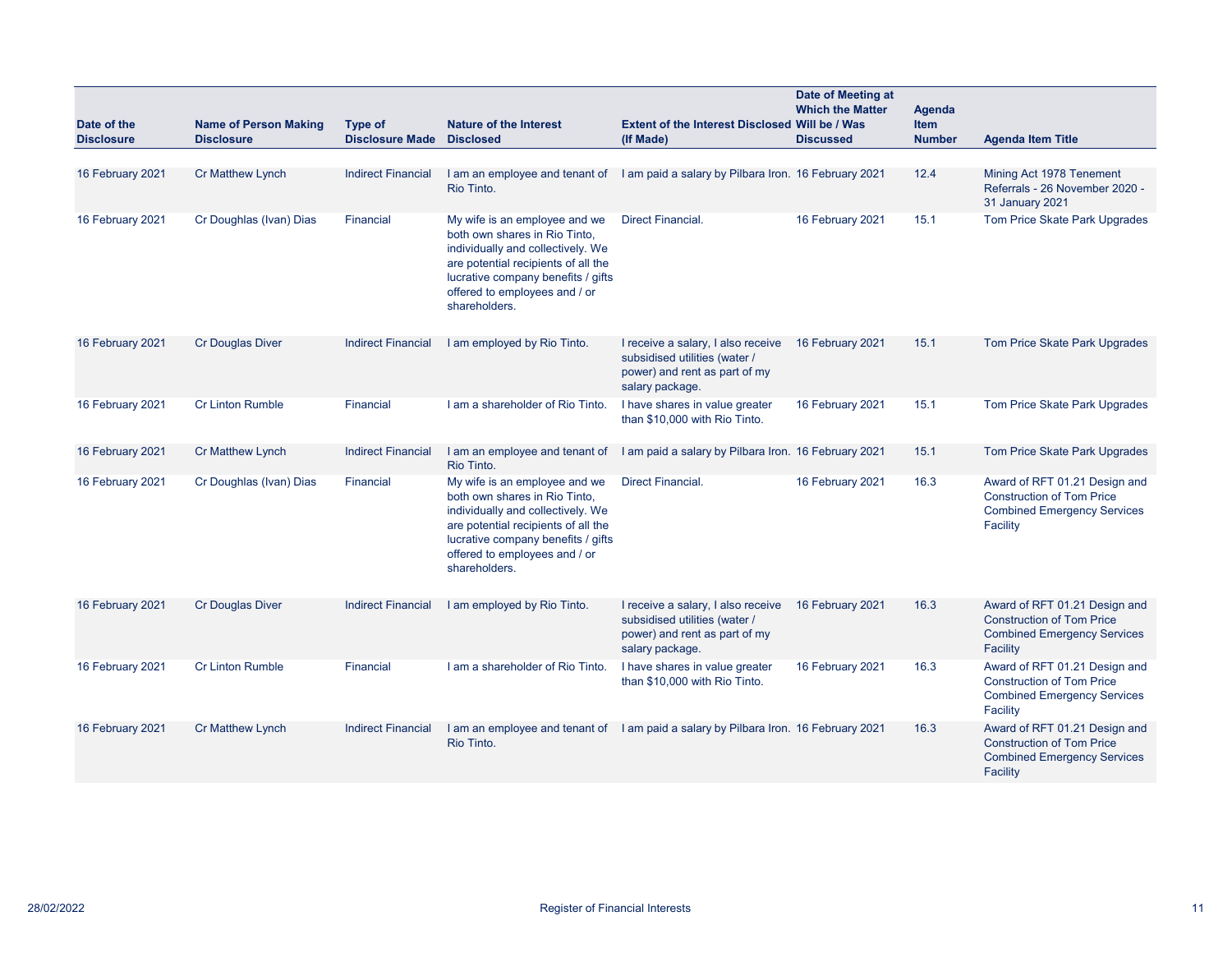| Date of the<br><b>Disclosure</b> | <b>Name of Person Making</b><br><b>Disclosure</b> | Type of<br><b>Disclosure Made</b> | <b>Nature of the Interest</b><br><b>Disclosed</b>                                                                                                                                                                                  | Extent of the Interest Disclosed Will be / Was<br>(If Made)                                                                             | Date of Meeting at<br><b>Which the Matter</b><br><b>Discussed</b> | <b>Agenda</b><br><b>Item</b><br><b>Number</b> | <b>Agenda Item Title</b>                                                         |
|----------------------------------|---------------------------------------------------|-----------------------------------|------------------------------------------------------------------------------------------------------------------------------------------------------------------------------------------------------------------------------------|-----------------------------------------------------------------------------------------------------------------------------------------|-------------------------------------------------------------------|-----------------------------------------------|----------------------------------------------------------------------------------|
| 16 February 2021                 | Cr Doughlas (Ivan) Dias                           | Financial                         | My wife is an employee and we<br>both own shares in Rio Tinto,<br>individually and collectively. We<br>are potential recipients of all the<br>lucrative company benefits / gifts<br>offered to employees and / or<br>shareholders. | Direct Financial.                                                                                                                       | 16 February 2021                                                  | 19.1                                          | Mt Brockman Road                                                                 |
| 16 March 2021                    | Cr Doughlas (Ivan) Dias                           | Financial                         | My wife is an employee and we<br>both own shares in Rio Tinto,<br>individually and collectively. We<br>are potential recipients of all the<br>lucrative company benefits / gifts<br>offered to employees and / or<br>shareholders. | <b>Direct Financial.</b>                                                                                                                | 16 March 2021                                                     | 14.1                                          | Community Infrastructure and<br><b>Services Partnership</b><br><b>Underspend</b> |
| 16 March 2021                    | <b>Cr Douglas Diver</b>                           | <b>Indirect Financial</b>         | I am employed by Rio Tinto.                                                                                                                                                                                                        | I receive a salary, I also receive<br>subsidised utilities (water /<br>power) and rent as part of my<br>salary package.                 | 16 March 2021                                                     | 14.1                                          | Community Infrastructure and<br><b>Services Partnership</b><br>Underspend        |
| 16 March 2021                    | <b>Cr Linton Rumble</b>                           | Financial                         | I have shares as part of my<br>retirement plan.                                                                                                                                                                                    | I have shares which have a value 16 March 2021<br>greater than \$10,000. Holding<br>shares past twenty years, they<br>change each year. |                                                                   | 14.1                                          | Community Infrastructure and<br><b>Services Partnership</b><br>Underspend        |
| 16 March 2021                    | <b>Cr Matthew Lynch</b>                           | <b>Indirect Financial</b>         | Rio Tinto.                                                                                                                                                                                                                         | I am an employee and tenant of I am paid a salary by Pilbara Iron. 16 March 2021                                                        |                                                                   | 14.1                                          | Community Infrastructure and<br><b>Services Partnership</b><br>Underspend        |
| 16 March 2021                    | Cr Doughlas (Ivan) Dias                           | Financial                         | My wife is an employee and we<br>both own shares in Rio Tinto,<br>individually and collectively. We<br>are potential recipients of all the<br>lucrative company benefits / gifts<br>offered to employees and / or<br>shareholders. | <b>Direct Financial.</b>                                                                                                                | 16 March 2021                                                     | 15.1                                          | Tom Price Skate Park Upgrades                                                    |
| 16 March 2021                    | <b>Cr Douglas Diver</b>                           | <b>Indirect Financial</b>         | I am employed by Rio Tinto.                                                                                                                                                                                                        | I receive a salary, I also receive<br>subsidised utilities (water /<br>power) and rent as part of my<br>salary package.                 | 16 March 2021                                                     | 15.1                                          | Tom Price Skate Park Upgrades                                                    |
| 16 March 2021                    | <b>Cr Linton Rumble</b>                           | Financial                         | I am a shareholder of Rio Tinto.                                                                                                                                                                                                   | I have shares in value greater<br>than \$10,000 with Rio Tinto.                                                                         | 16 March 2021                                                     | 15.1                                          | Tom Price Skate Park Upgrades                                                    |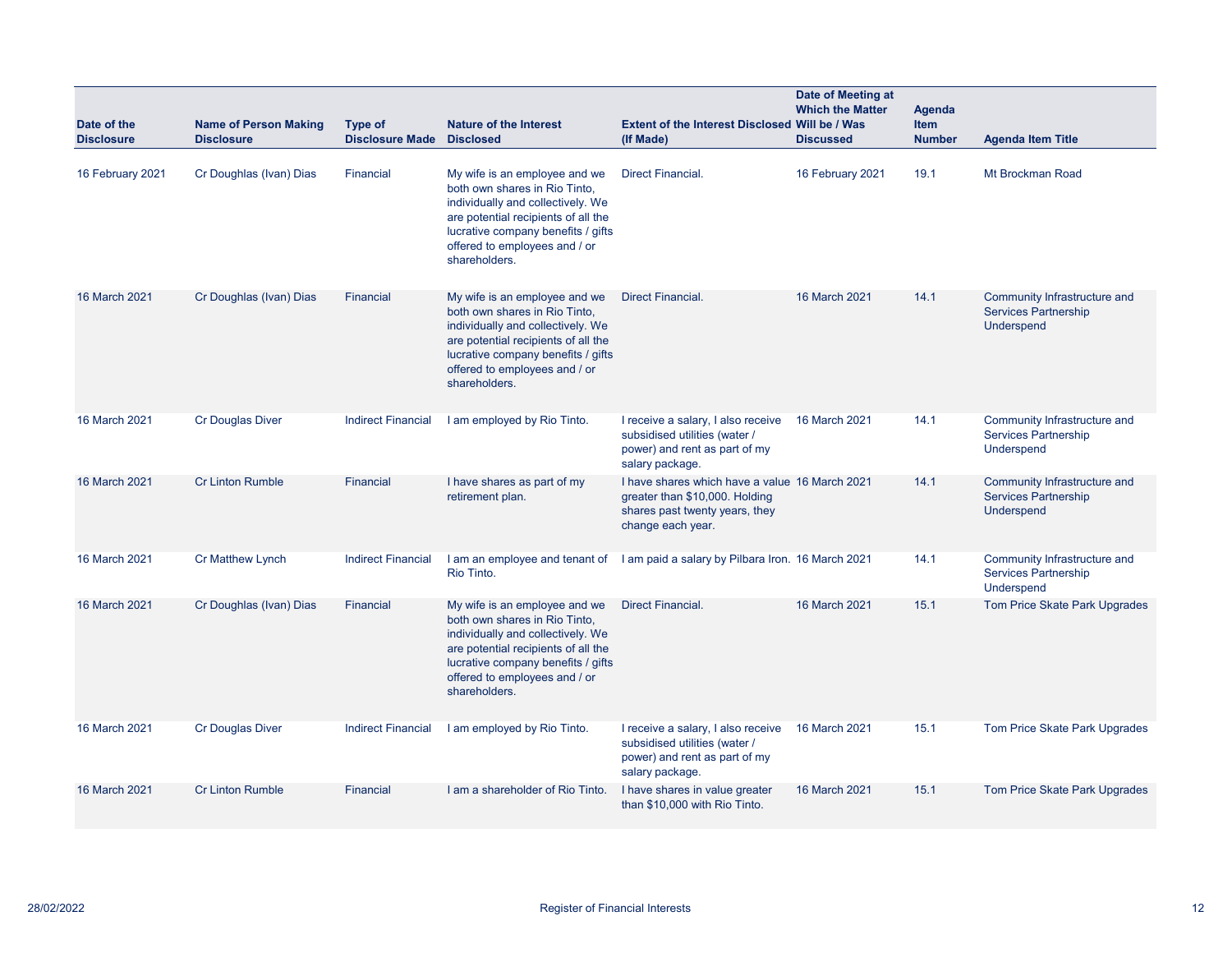| Date of the<br><b>Disclosure</b> | <b>Name of Person Making</b><br><b>Disclosure</b> | <b>Type of</b><br><b>Disclosure Made</b> | <b>Nature of the Interest</b><br><b>Disclosed</b>                                                                                                                                                                                  | <b>Extent of the Interest Disclosed Will be / Was</b><br>(If Made)                                                                                                      | Date of Meeting at<br><b>Which the Matter</b><br><b>Discussed</b> | Agenda<br><b>Item</b><br><b>Number</b> | <b>Agenda Item Title</b>                 |
|----------------------------------|---------------------------------------------------|------------------------------------------|------------------------------------------------------------------------------------------------------------------------------------------------------------------------------------------------------------------------------------|-------------------------------------------------------------------------------------------------------------------------------------------------------------------------|-------------------------------------------------------------------|----------------------------------------|------------------------------------------|
| 16 March 2021                    | <b>Cr Matthew Lynch</b>                           | <b>Indirect Financial</b>                | I am an employee and tenant of<br>Rio Tinto.                                                                                                                                                                                       | I am paid a salary by Pilbara Iron. 16 March 2021                                                                                                                       |                                                                   | 15.1                                   | Tom Price Skate Park Upgrades            |
| 16 March 2021                    | <b>Cr Peter Foster</b>                            | <b>Indirect Financial</b>                | <b>Indirect Financial.</b>                                                                                                                                                                                                         | My partner is employed by Rio<br>Tinto, owns over \$10,000 in Rio<br>Tinto shares and we live in a Rio<br>Tinto owned property paying<br>subsidised rent and utilities. | 16 March 2021                                                     | 15.1                                   | Tom Price Skate Park Upgrades            |
| 16 March 2021                    | Cr Doughlas (Ivan) Dias                           | Financial                                | My wife is an employee and we<br>both own shares in Rio Tinto,<br>individually and collectively. We<br>are potential recipients of all the<br>lucrative company benefits / gifts<br>offered to employees and / or<br>shareholders. | <b>Direct Financial.</b>                                                                                                                                                | 16 March 2021                                                     | 18.1                                   | 2020-2021 Annual Budget<br><b>Review</b> |
| 16 March 2021                    | <b>Cr Douglas Diver</b>                           | <b>Indirect Financial</b>                | I am employed by Rio Tinto.                                                                                                                                                                                                        | I receive a salary, I also receive<br>subsidised utilities (water /<br>power) and rent as part of my<br>salary package.                                                 | 16 March 2021                                                     | 18.1                                   | 2020-2021 Annual Budget<br><b>Review</b> |
| 16 March 2021                    | <b>Cr Linton Rumble</b>                           | Financial                                | I am a shareholder of Rio Tinto.                                                                                                                                                                                                   | I have shares in value greater<br>than \$10,000 with Rio Tinto.                                                                                                         | 16 March 2021                                                     | 18.1                                   | 2020-2021 Annual Budget<br><b>Review</b> |
| 16 March 2021                    | <b>Cr Matthew Lynch</b>                           | <b>Indirect Financial</b>                | I am an employee and tenant of<br>Rio Tinto.                                                                                                                                                                                       | I am paid a salary by Pilbara Iron. 16 March 2021                                                                                                                       |                                                                   | 18.1                                   | 2020-2021 Annual Budget<br><b>Review</b> |
| 16 March 2021                    | Cr Doughlas (Ivan) Dias                           | Financial                                | My wife is an employee and we<br>both own shares in Rio Tinto,<br>individually and collectively. We<br>are potential recipients of all the<br>lucrative company benefits / gifts<br>offered to employees and / or<br>shareholders. | <b>Direct Financial.</b>                                                                                                                                                | 16 March 2021                                                     | 19.2                                   | Mt Brockman Road                         |
| 16 March 2021                    | <b>Cr Douglas Diver</b>                           | <b>Indirect Financial</b>                | I am employed by Rio Tinto.                                                                                                                                                                                                        | I receive a salary, I also receive<br>subsidised utilities (water /<br>power) and rent as part of my<br>salary package.                                                 | 16 March 2021                                                     | 19.2                                   | Mt Brockman Road                         |
| 16 March 2021                    | <b>Cr Linton Rumble</b>                           | Financial                                | I am a shareholder of Rio Tinto.                                                                                                                                                                                                   | I have shares in value greater<br>than \$10,000 with Rio Tinto.                                                                                                         | 16 March 2021                                                     | 19.2                                   | Mt Brockman Road                         |
| 16 March 2021                    | <b>Cr Matthew Lynch</b>                           | <b>Indirect Financial</b>                | Rio Tinto.                                                                                                                                                                                                                         | I am an employee and tenant of I am paid a salary by Pilbara Iron. 16 March 2021                                                                                        |                                                                   | 19.2                                   | Mt Brockman Road                         |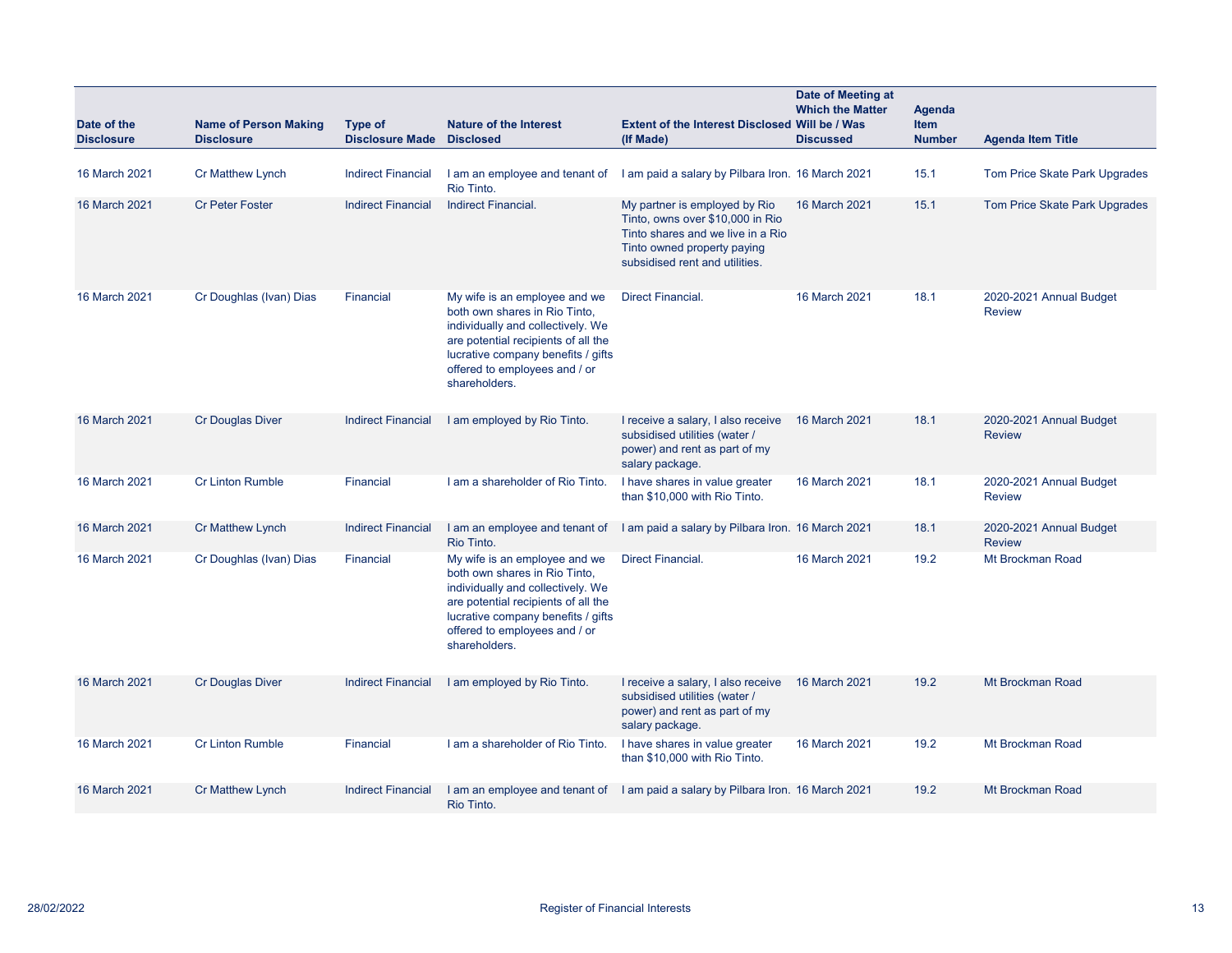| Date of the<br><b>Disclosure</b> | <b>Name of Person Making</b><br><b>Disclosure</b> | Type of<br><b>Disclosure Made</b> | <b>Nature of the Interest</b><br><b>Disclosed</b>                                                                                                                                                                                                                | Extent of the Interest Disclosed Will be / Was<br>(If Made)                                                                                                             | <b>Date of Meeting at</b><br><b>Which the Matter</b><br><b>Discussed</b> | Agenda<br><b>Item</b><br><b>Number</b> | <b>Agenda Item Title</b>                                      |
|----------------------------------|---------------------------------------------------|-----------------------------------|------------------------------------------------------------------------------------------------------------------------------------------------------------------------------------------------------------------------------------------------------------------|-------------------------------------------------------------------------------------------------------------------------------------------------------------------------|--------------------------------------------------------------------------|----------------------------------------|---------------------------------------------------------------|
| 16 March 2021                    | <b>Cr Peter Foster</b>                            | <b>Indirect Financial</b>         | <b>Indirect Financial.</b>                                                                                                                                                                                                                                       | My partner is employed by Rio<br>Tinto, owns over \$10,000 in Rio<br>Tinto shares and we live in a Rio<br>Tinto owned property paying<br>subsidised rent and utilities. | 16 March 2021                                                            | 19.2                                   | Mt Brockman Road                                              |
| 16 March 2021                    | <b>Adam Majid</b>                                 | Financial                         | I have an employment contract<br>with the Shire.                                                                                                                                                                                                                 | Nil                                                                                                                                                                     | 16 March 2021                                                            | 19.3                                   | <b>Employee Designation and</b><br><b>Directorate Changes</b> |
| 16 March 2021                    | Nathan Cain                                       | Financial                         | I have an employment contract<br>with the Shire.                                                                                                                                                                                                                 | Nil                                                                                                                                                                     | 16 March 2021                                                            | 19.3                                   | <b>Senior Employee Designation</b><br>and Directorate Changes |
| 20 April 2021                    | Cr Doughlas (Ivan) Dias                           | <b>Indirect Financial</b>         | My wife is an employee and we<br>both own shares in Rio Tinto.<br>individually and collectively. We<br>are potential recipients of all the<br>lucrative company benefits / gifts<br>offered to employees and / or<br>shareholders.                               | <b>Indirect Financial.</b>                                                                                                                                              | 20 April 2021                                                            | 11.2                                   | <b>Staff Accommodation Strategy</b><br>2020-2030              |
| 20 April 2021                    | <b>Cr Douglas Diver</b>                           | <b>Indirect Financial</b>         | I am employed by Rio Tinto.                                                                                                                                                                                                                                      | I receive a salary, I also receive<br>subsidised utilities (water /<br>power) and rent as part of my<br>salary package.                                                 | 20 April 2021                                                            | 11.2                                   | <b>Staff Accommodation Strategy</b><br>2020-2030              |
| 20 April 2021                    | <b>Cr Linton Rumble</b>                           | Financial                         | I hold shares with Rio Tinto, the<br>dividend I get from the shares I<br>pay tax on. These shares form<br>part of my retirement fund. I do<br>not believe I have any greater<br>benefit from owning these shares<br>than any other elected member<br>of Council. | I have shares in value greater<br>than \$10,000 with Rio Tinto.                                                                                                         | 20 April 2021                                                            | 11.2                                   | <b>Staff Accommodation Strategy</b><br>2020-2030              |
| 20 April 2021                    | Cr Matthew Lynch                                  | <b>Indirect Financial</b>         | Rio Tinto.                                                                                                                                                                                                                                                       | I am an employee and tenant of I am paid a salary by Pilbara Iron. 20 April 2021                                                                                        |                                                                          | 11.2                                   | <b>Staff Accommodation Strategy</b><br>2020-2030              |
| 20 April 2021                    | Cr Melanie Gallanagh                              | <b>Indirect Financial</b>         | Myself and my husband are<br>employed by Rio Tinto, I have<br>company housing and own<br>shares in Rio Tinto.                                                                                                                                                    | We have shares of greater value 20 April 2021<br>than \$10,000 in Rio Tinto.                                                                                            |                                                                          | 11.2                                   | <b>Staff Accommodation Strategy</b><br>2020-2030              |
| 20 April 2021                    | <b>Kenn Donohoe</b>                               | Financial                         | Employee whose contract of<br>employment has housing<br>provided as part of the contract.                                                                                                                                                                        | Rental subsidies are provided for 20 April 2021<br>rental properties in Onslow and<br>Tom Price.                                                                        |                                                                          | 11.2                                   | <b>Staff Accommodation Strategy</b><br>2020-2030              |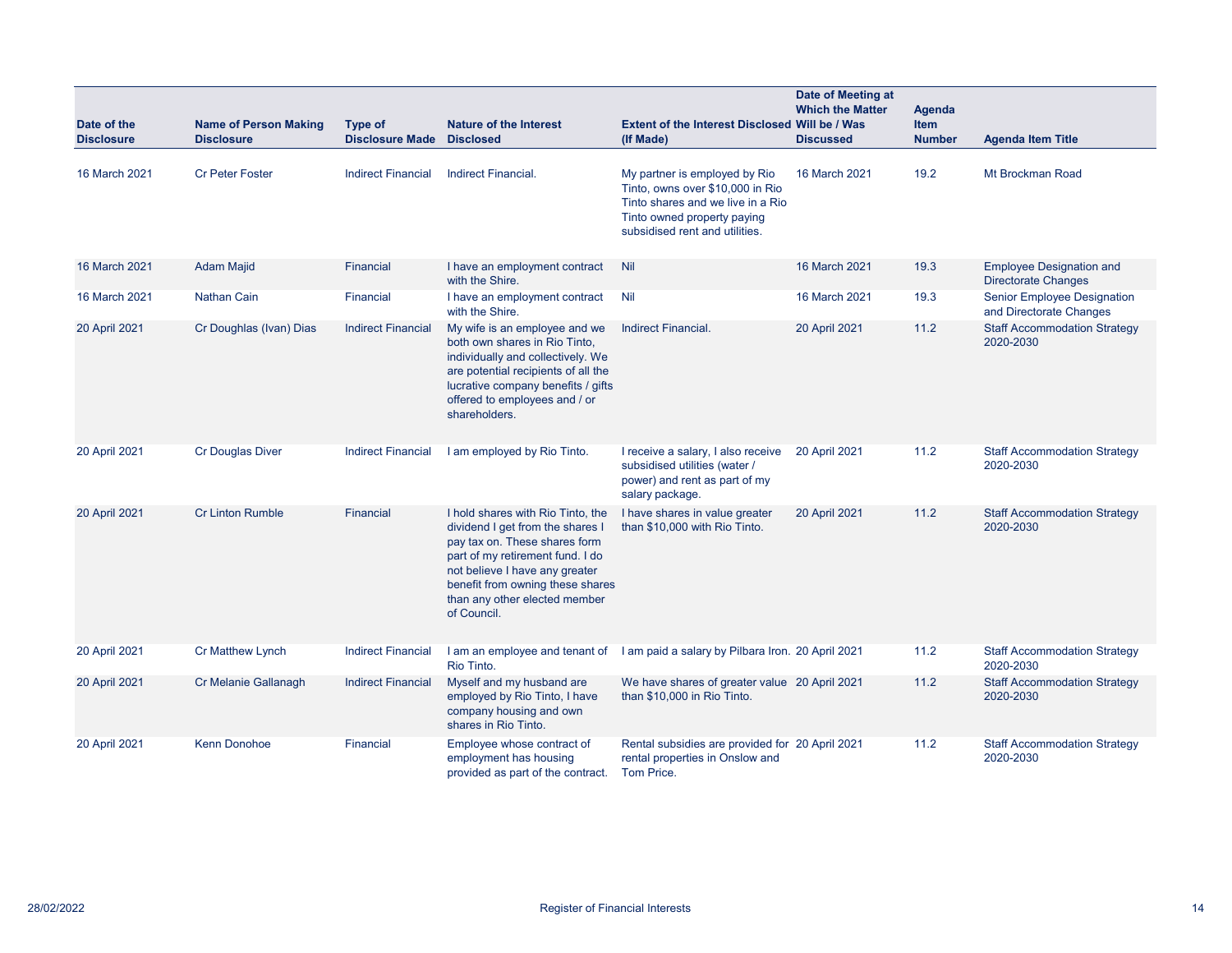| Date of the<br><b>Disclosure</b> | <b>Name of Person Making</b><br><b>Disclosure</b> | Type of<br><b>Disclosure Made</b> | <b>Nature of the Interest</b><br><b>Disclosed</b>                                                                                                                                                                                                                | Extent of the Interest Disclosed Will be / Was<br>(If Made)                                                             | Date of Meeting at<br><b>Which the Matter</b><br><b>Discussed</b> | Agenda<br><b>Item</b><br><b>Number</b> | <b>Agenda Item Title</b>                                                       |
|----------------------------------|---------------------------------------------------|-----------------------------------|------------------------------------------------------------------------------------------------------------------------------------------------------------------------------------------------------------------------------------------------------------------|-------------------------------------------------------------------------------------------------------------------------|-------------------------------------------------------------------|----------------------------------------|--------------------------------------------------------------------------------|
| 20 April 2021                    | Cr Doughlas (Ivan) Dias                           | Financial                         | My wife is an employee and we<br>both own shares in Rio Tinto,<br>individually and collectively. We<br>are potential recipients of all the<br>lucrative company benefits / gifts<br>offered to employees and / or<br>shareholders.                               | <b>Direct Financial.</b>                                                                                                | 20 April 2021                                                     | 11.5                                   | Mining Act 1978 Tenement<br>Referrals from 1 February 2021<br>to 31 March 2021 |
| 20 April 2021                    | <b>Cr Douglas Diver</b>                           | Financial                         | I am employed by Rio Tinto.                                                                                                                                                                                                                                      | I receive a salary, I also receive<br>subsidised utilities (water /<br>power) and rent as part of my<br>salary package. | 20 April 2021                                                     | 11.5                                   | Mining Act 1978 Tenement<br>Referrals from 1 February 2021<br>to 31 March 2021 |
| 20 April 2021                    | <b>Cr Linton Rumble</b>                           | Financial                         | I hold shares with Rio Tinto, the<br>dividend I get from the shares I<br>pay tax on. These shares form<br>part of my retirement fund. I do<br>not believe I have any greater<br>benefit from owning these shares<br>than any other elected member<br>of Council. | I have shares in value greater<br>than \$10,000 with Rio Tinto.                                                         | 20 April 2021                                                     | 11.5                                   | Mining Act 1978 Tenement<br>Referrals from 1 February 2021<br>to 31 March 2021 |
| 20 April 2021                    | <b>Cr Matthew Lynch</b>                           | <b>Indirect Financial</b>         | Rio Tinto.                                                                                                                                                                                                                                                       | I am an employee and tenant of I am paid a salary by Pilbara Iron. 20 April 2021                                        |                                                                   | 11.5                                   | Mining Act 1978 Tenement<br>Referrals from 1 February 2021<br>to 31 March 2021 |
| 20 April 2021                    | Cr Melanie Gallanagh                              | Financial                         | Myself and my husband are<br>employed by Rio Tinto, I have<br>company housing and own<br>shares in Rio Tinto.                                                                                                                                                    | We have shares of greater value 20 April 2021<br>than \$10,000 in Rio Tinto.                                            |                                                                   | 11.5                                   | Mining Act 1978 Tenement<br>Referrals from 1 February 2021<br>to 31 March 2021 |
| 20 April 2021                    | Cr Doughlas (Ivan) Dias                           | <b>Indirect Financial</b>         | My wife is an employee and we<br>both own shares in Rio Tinto,<br>individually and collectively. We<br>are potential recipients of all the<br>lucrative company benefits / gifts<br>offered to employees and / or<br>shareholders.                               | Indirect Financial.                                                                                                     | 20 April 2021                                                     | 18.2                                   | Award of RFQ - Community<br>Lifestyle and Infrastructure Plan                  |
| 20 April 2021                    | <b>Cr Douglas Diver</b>                           | Financial                         | I am employed by Rio Tinto.                                                                                                                                                                                                                                      | I receive a salary, I also receive<br>subsidised utilities (water /<br>power) and rent as part of my<br>salary package. | 20 April 2021                                                     | 18.2                                   | Award of RFQ - Community<br>Lifestyle and Infrastructure Plan                  |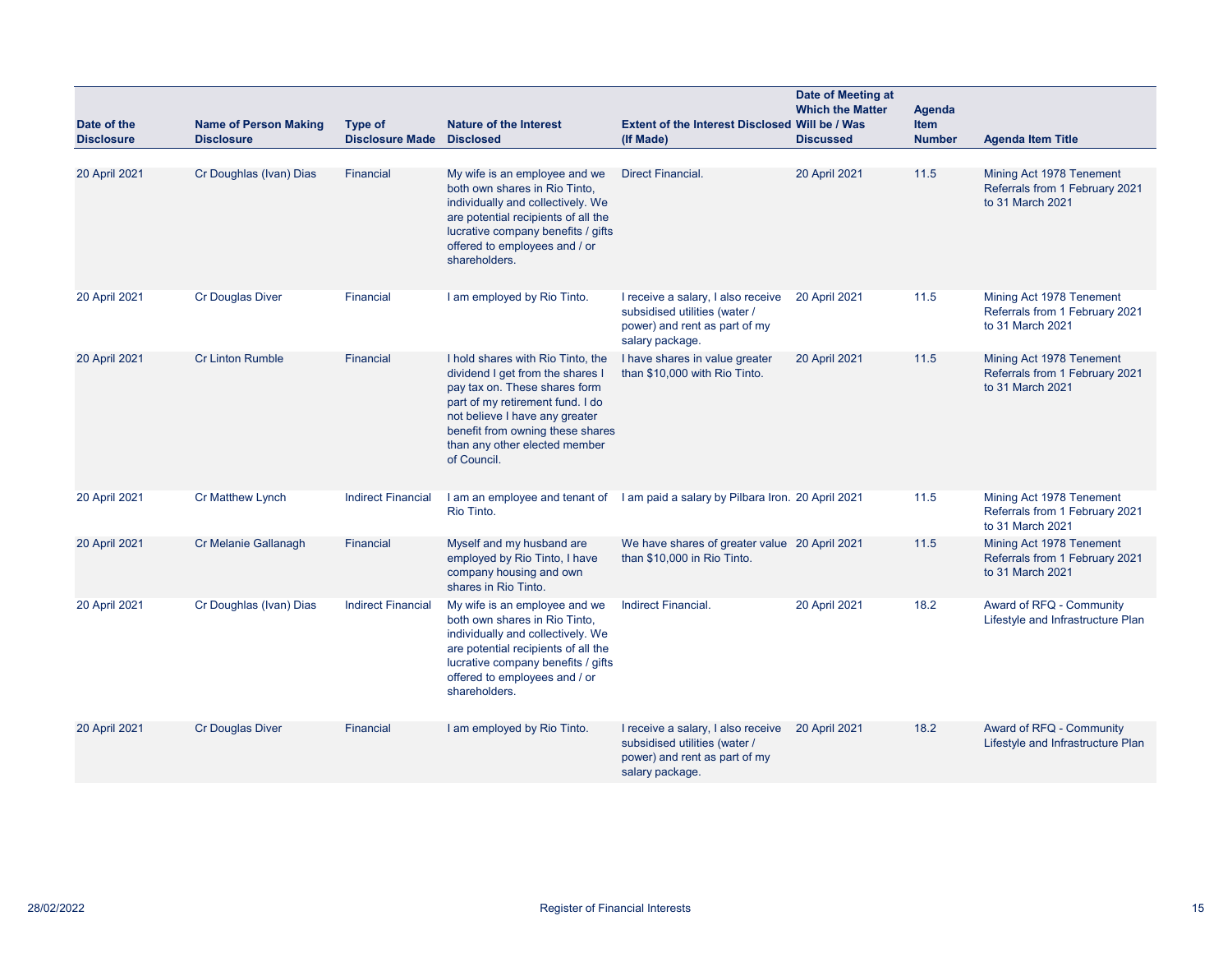| Date of the<br><b>Disclosure</b> | <b>Name of Person Making</b><br><b>Disclosure</b> | Type of<br><b>Disclosure Made</b> | <b>Nature of the Interest</b><br><b>Disclosed</b>                                                                                                                                                                                                                | <b>Extent of the Interest Disclosed Will be / Was</b><br>(If Made)                                                      | Date of Meeting at<br><b>Which the Matter</b><br><b>Discussed</b> | <b>Agenda</b><br><b>Item</b><br><b>Number</b> | <b>Agenda Item Title</b>                                                           |
|----------------------------------|---------------------------------------------------|-----------------------------------|------------------------------------------------------------------------------------------------------------------------------------------------------------------------------------------------------------------------------------------------------------------|-------------------------------------------------------------------------------------------------------------------------|-------------------------------------------------------------------|-----------------------------------------------|------------------------------------------------------------------------------------|
| 20 April 2021                    | <b>Cr Linton Rumble</b>                           | Financial                         | I hold shares with Rio Tinto, the<br>dividend I get from the shares I<br>pay tax on. These shares form<br>part of my retirement fund. I do<br>not believe I have any greater<br>benefit from owning these shares<br>than any other elected member<br>of Council. | I have shares in value greater<br>than \$10,000 with Rio Tinto.                                                         | 20 April 2021                                                     | 18.2                                          | Award of RFQ - Community<br>Lifestyle and Infrastructure Plan                      |
| 20 April 2021                    | <b>Cr Matthew Lynch</b>                           | <b>Indirect Financial</b>         | Rio Tinto.                                                                                                                                                                                                                                                       | I am an employee and tenant of I am paid a salary by Pilbara Iron. 20 April 2021                                        |                                                                   | 18.2                                          | Award of RFQ - Community<br>Lifestyle and Infrastructure Plan                      |
| 20 April 2021                    | Cr Melanie Gallanagh                              | Financial                         | Myself and my husband are<br>employed by Rio Tinto, I have<br>company housing and own<br>shares in Rio Tinto.                                                                                                                                                    | We have shares of greater value 20 April 2021<br>than \$10,000 in Rio Tinto.                                            |                                                                   | 18.2                                          | Award of RFQ - Community<br>Lifestyle and Infrastructure Plan                      |
| 18 May 2021                      | <b>Cr Matthew Lynch</b>                           | <b>Indirect Financial</b>         | I am an employee and tenant of<br>Rio Tinto.                                                                                                                                                                                                                     | I am paid a salary by Pilbara Iron. 18 May 2021                                                                         |                                                                   | 11.2                                          | <b>Staff Accommodation Strategy</b><br>2020-2030                                   |
| 18 May 2021                      | <b>Kenn Donohoe</b>                               | Financial                         | Employee whose contract of<br>employment has housing<br>provided as part of the contract.                                                                                                                                                                        | Rental subsidies are provided for 18 May 2021<br>rental properties in Onslow and<br>Tom Price.                          |                                                                   | 11.2                                          | <b>Staff Accommodation Strategy</b><br>2020-2030                                   |
| 18 May 2021                      | <b>Cr Douglas Diver</b>                           | <b>Indirect Financial</b>         | I am employed by Rio Tinto.                                                                                                                                                                                                                                      | I receive a salary, I also receive<br>subsidised utilities (water /<br>power) and rent as part of my<br>salary package. | 18 May 2021                                                       | 11.3                                          | Mining Act 1978 Tenement<br>Referrals - 1 February 2021 to 31<br><b>March 2021</b> |
| 18 May 2021                      | <b>Cr Linton Rumble</b>                           | Financial                         | I am a rate payer and elected<br>member of council and semi-<br>retired. I have a financial interest<br>based around the fact I own<br>shares in my portfolio which are<br>Rio Tinto, which I started<br>purchasing in 1987 and continue<br>to this current day. | I have shares in value greater<br>than \$10,000 with Rio Tinto.                                                         | 18 May 2021                                                       | 11.3                                          | Mining Act 1978 Tenement<br>Referrals - 1 February 2021 to 31<br>March 2021        |
| 18 May 2021                      | Cr Rory de Pledge                                 | <b>Indirect Financial</b>         | I have shares in FMG.                                                                                                                                                                                                                                            | I have shares to the value of<br>more than \$10,000.                                                                    | 18 May 2021                                                       | 11.3                                          | Mining Act 1978 Tenement<br>Referrals - 1 February 2021 to 31<br>March 2021        |
| 18 May 2021                      | Cr Douglas Diver                                  | <b>Indirect Financial</b>         | I am employed by Rio Tinto.                                                                                                                                                                                                                                      | I receive a salary, I also receive<br>subsidised utilities (water /<br>power) and rent as part of my<br>salary package. | 18 May 2021                                                       | 11.4                                          | Mining Act 1978 Tenement<br>Referrals - 1 April 2021 to 30<br>April 2021           |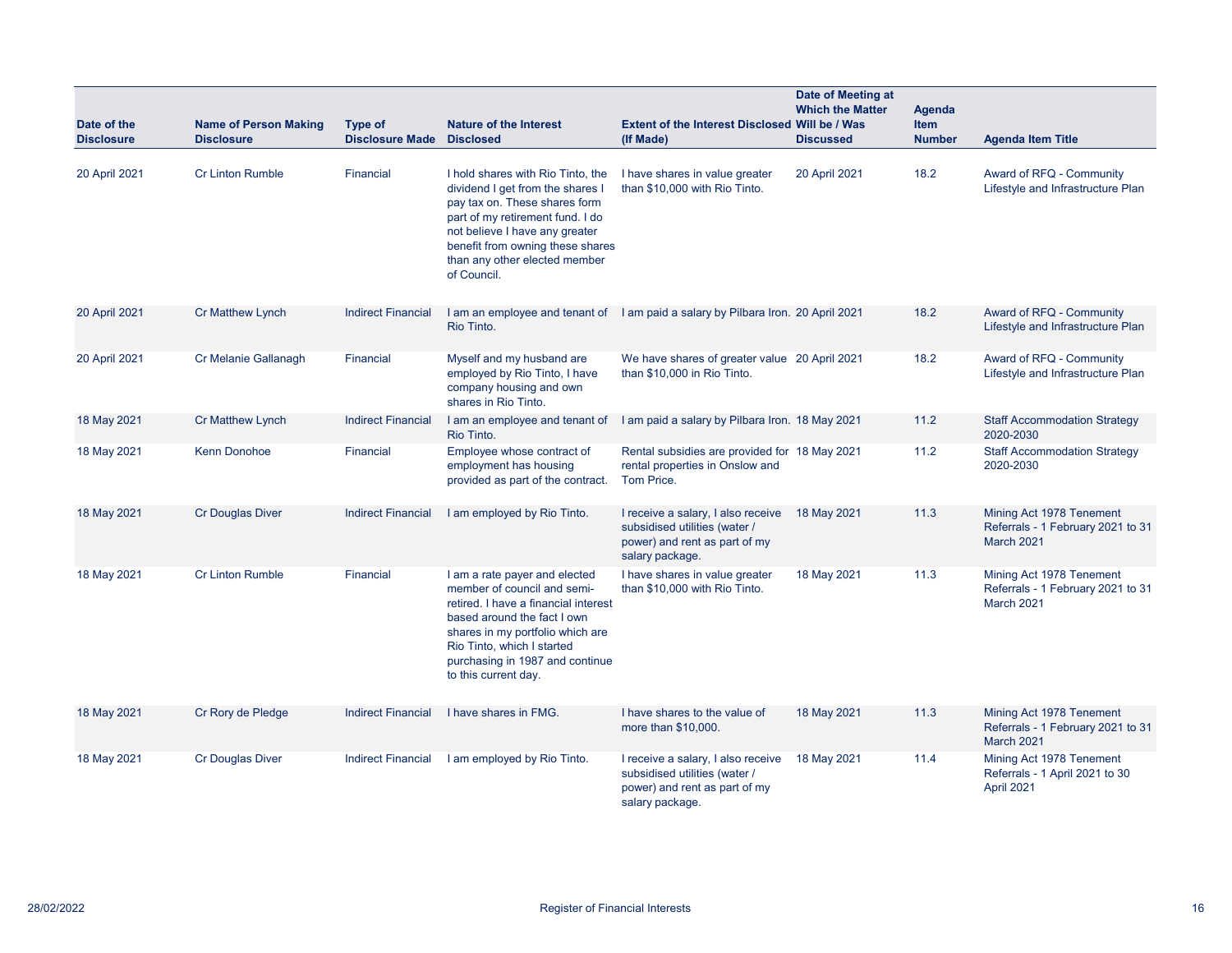| Date of the<br><b>Disclosure</b> | <b>Name of Person Making</b><br><b>Disclosure</b> | <b>Type of</b><br><b>Disclosure Made</b> | <b>Nature of the Interest</b><br><b>Disclosed</b>                                                                                                                                                                                                                | Extent of the Interest Disclosed Will be / Was<br>(If Made)                                                             | Date of Meeting at<br><b>Which the Matter</b><br><b>Discussed</b> | Agenda<br><b>Item</b><br><b>Number</b> | <b>Agenda Item Title</b>                                                 |
|----------------------------------|---------------------------------------------------|------------------------------------------|------------------------------------------------------------------------------------------------------------------------------------------------------------------------------------------------------------------------------------------------------------------|-------------------------------------------------------------------------------------------------------------------------|-------------------------------------------------------------------|----------------------------------------|--------------------------------------------------------------------------|
| 18 May 2021                      | <b>Cr Linton Rumble</b>                           | Financial                                | I am a rate payer and elected<br>member of council and semi-<br>retired. I have a financial interest<br>based around the fact I own<br>shares in my portfolio which are<br>Rio Tinto, which I started<br>purchasing in 1987 and continue<br>to this current day. | I have shares in value greater<br>than \$10,000 with Rio Tinto.                                                         | 18 May 2021                                                       | 11.4                                   | Mining Act 1978 Tenement<br>Referrals - 1 April 2021 to 30<br>April 2021 |
| 18 May 2021                      | <b>Cr Linton Rumble</b>                           | Financial                                | I am a rate payer and elected<br>member of council and semi-<br>retired. I have a financial interest<br>based around the fact I own<br>shares in my portfolio which are<br>Rio Tinto, which I started<br>purchasing in 1987 and continue<br>to this current day. | I have shares in value greater<br>than \$10,000 with Rio Tinto.                                                         | 18 May 2021                                                       | 11.5                                   | <b>Land Asset Assessment</b>                                             |
| 18 May 2021                      | <b>Cr Douglas Diver</b>                           | <b>Financial</b>                         | I am employed by Rio Tinto.                                                                                                                                                                                                                                      | I receive a salary, I also receive<br>subsidised utilities (water /<br>power) and rent as part of my<br>salary package. | 18 May 2021                                                       | 18.1                                   | Award of RFQ - Community<br>Lifestyle and Infrastructure Plan            |
| 18 May 2021                      | <b>Cr Matthew Lynch</b>                           | <b>Indirect Financial</b>                | I am an employee and tenant of<br>Rio Tinto.                                                                                                                                                                                                                     | I am paid a salary by Pilbara Iron. 18 May 2021                                                                         |                                                                   | 18.1                                   | Award of RFQ - Community<br>Lifestyle and Infrastructure Plan            |
| 15 June 2021                     | Cr Doughlas (Ivan) Dias                           | <b>Indirect Financial</b>                | My wife is an employee and we<br>both own shares in Rio Tinto,<br>individually and collectively. We<br>are potential recipients of all the<br>lucrative company benefits / gifts<br>offered to employees and / or<br>shareholders.                               | Indirect Financial.                                                                                                     | 15 June 2021                                                      | 11.2                                   | <b>Staff Accommodation Strategy</b><br>2020-2030                         |
| 15 June 2021                     | <b>Cr Douglas Diver</b>                           | Financial                                | I am employed by Rio Tinto.                                                                                                                                                                                                                                      | I receive a salary, I also receive<br>subsidised utilities (water /<br>power) and rent as part of my<br>salary package. | 15 June 2021                                                      | 11.2                                   | <b>Staff Accommodation Strategy</b><br>2020-2030                         |
| 15 June 2021                     | <b>Cr Kerry White</b>                             | Proximity                                | I own two properties (Lot 420 and Proximity<br>Lot 327 Third Avenue, Onslow).                                                                                                                                                                                    |                                                                                                                         | 15 June 2021                                                      | 11.2                                   | <b>Staff Accommodation Strategy</b><br>2020-2030                         |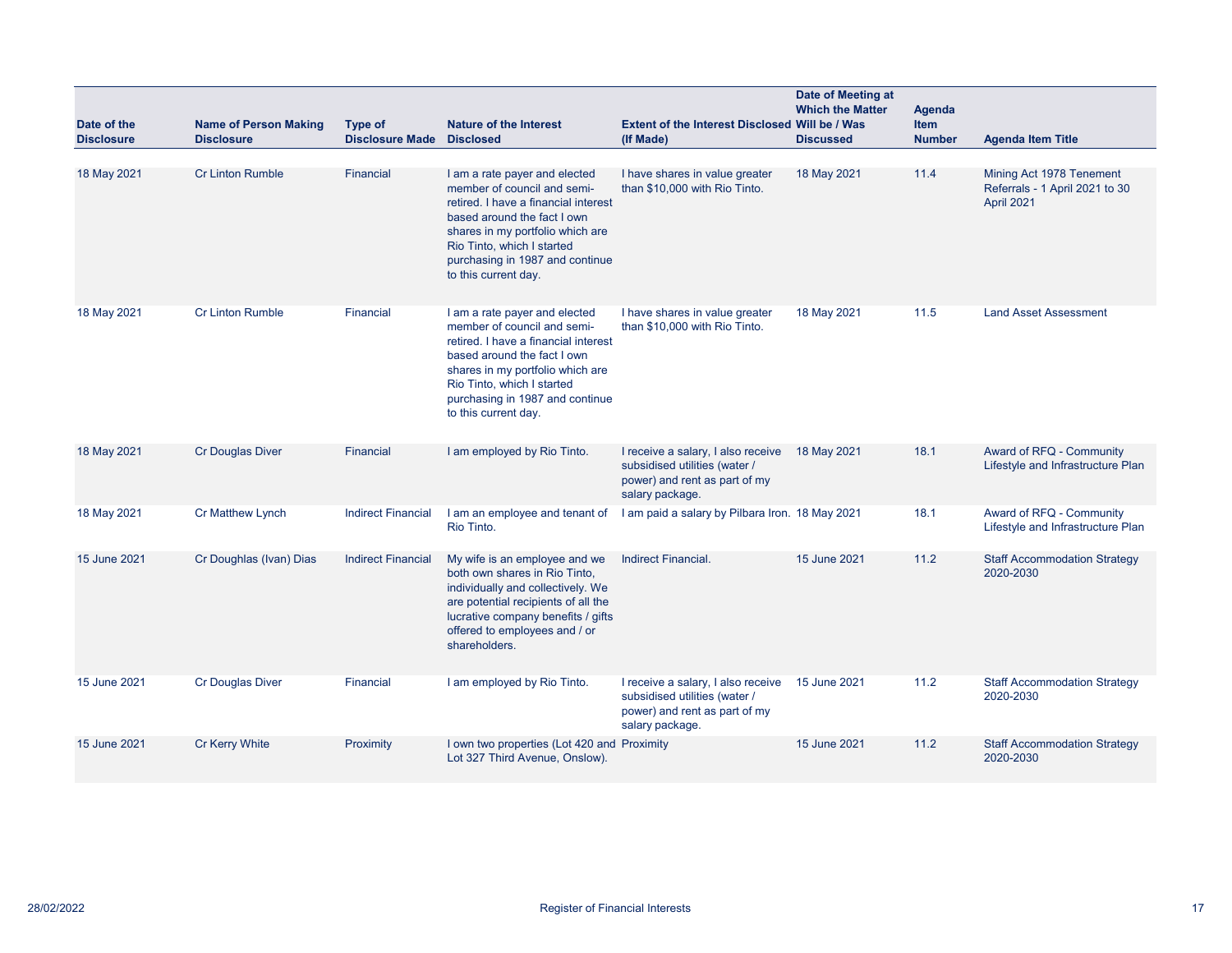| Date of the<br><b>Disclosure</b> | <b>Name of Person Making</b><br><b>Disclosure</b> | <b>Type of</b><br><b>Disclosure Made</b> | <b>Nature of the Interest</b><br><b>Disclosed</b>                                                                                                                                                                                  | <b>Extent of the Interest Disclosed Will be / Was</b><br>(If Made)                                                      | Date of Meeting at<br><b>Which the Matter</b><br><b>Discussed</b> | Agenda<br><b>Item</b><br><b>Number</b> | <b>Agenda Item Title</b>                                                           |
|----------------------------------|---------------------------------------------------|------------------------------------------|------------------------------------------------------------------------------------------------------------------------------------------------------------------------------------------------------------------------------------|-------------------------------------------------------------------------------------------------------------------------|-------------------------------------------------------------------|----------------------------------------|------------------------------------------------------------------------------------|
| 15 June 2021                     | <b>Cr Linton Rumble</b>                           | Financial                                | I am an elected ratepayer who is I am a shareholder.<br>a member of council which I have<br>number of shares which has<br>increased above the greater<br>value of \$10,000 over the past 34<br>years.                              |                                                                                                                         | 15 June 2021                                                      | 11.2                                   | <b>Staff Accommodation Strategy</b><br>2020-2030                                   |
| 15 June 2021                     | Cr Matthew Lynch                                  | <b>Indirect Financial</b>                | I am an employee and tenant of<br>Rio Tinto.                                                                                                                                                                                       | I am paid a salary by Pilbara Iron. 15 June 2021                                                                        |                                                                   | 11.2                                   | <b>Staff Accommodation Strategy</b><br>2020-2030                                   |
| 15 June 2021                     | Cr Melanie Gallanagh                              | Financial                                | Myself and my husband are<br>employed by Rio Tinto, I have<br>company housing and own<br>shares in Rio Tinto.                                                                                                                      | We have shares of greater value 15 June 2021<br>than \$10,000 in Rio Tinto.                                             |                                                                   | 11.2                                   | <b>Staff Accommodation Strategy</b><br>2020-2030                                   |
| 15 June 2021                     | <b>Kenn Donohoe</b>                               | <b>Financial</b>                         | Employee whose contract of<br>employment has housing<br>provided as part of the contract.                                                                                                                                          | Rental subsidies are provided for 15 June 2021<br>rental properties in Onslow and<br>Tom Price.                         |                                                                   | 11.2                                   | <b>Staff Accommodation Strategy</b><br>2020-2030                                   |
| 15 June 2021                     | Cr Doughlas (Ivan) Dias                           | <b>Indirect Financial</b>                | My wife is an employee and we<br>both own shares in Rio Tinto,<br>individually and collectively. We<br>are potential recipients of all the<br>lucrative company benefits / gifts<br>offered to employees and / or<br>shareholders. | Indirect Financial.                                                                                                     | 15 June 2021                                                      | 11.3                                   | Mining Act 1978 Tenement<br>Referrals - 1 February 2021 to 31<br>March 2021        |
| 15 June 2021                     | <b>Cr Douglas Diver</b>                           | Financial                                | I am employed by Rio Tinto.                                                                                                                                                                                                        | I receive a salary, I also receive<br>subsidised utilities (water /<br>power) and rent as part of my<br>salary package. | 15 June 2021                                                      | 11.3                                   | Mining Act 1978 Tenement<br>Referrals - 1 February 2021 to 31<br>March 2021        |
| 15 June 2021                     | Cr Jamie Richardson                               | Proximity                                | One of the tenement referrals<br>encroaches on my pastoral<br>lease.                                                                                                                                                               | Proximity                                                                                                               | 15 June 2021                                                      | 11.3                                   | Mining Act 1978 Tenement<br>Referrals - 1 February 2021 to 31<br>March 2021        |
| 15 June 2021                     | <b>Cr Linton Rumble</b>                           | Financial                                | I am a shareholder and elected<br>member of council who holds Rio<br>Tinto shares value greater than<br>\$10,000 investment plan.                                                                                                  | Financial                                                                                                               | 15 June 2021                                                      | 11.3                                   | Mining Act 1978 Tenement<br>Referrals - 1 February 2021 to 31<br>March 2021        |
| 15 June 2021                     | <b>Cr Matthew Lynch</b>                           | <b>Indirect Financial</b>                | Rio Tinto.                                                                                                                                                                                                                         | I am an employee and tenant of I am paid a salary by Pilbara Iron. 15 June 2021                                         |                                                                   | 11.3                                   | Mining Act 1978 Tenement<br>Referrals - 1 February 2021 to 31<br><b>March 2021</b> |
| 15 June 2021                     | Cr Melanie Gallanagh                              | Financial                                | Myself and my husband are<br>employed by Rio Tinto, I have<br>company housing and own<br>shares in Rio Tinto.                                                                                                                      | We have shares of greater value 15 June 2021<br>than \$10,000 in Rio Tinto.                                             |                                                                   | 11.3                                   | Mining Act 1978 Tenement<br>Referrals - 1 February 2021 to 31<br>March 2021        |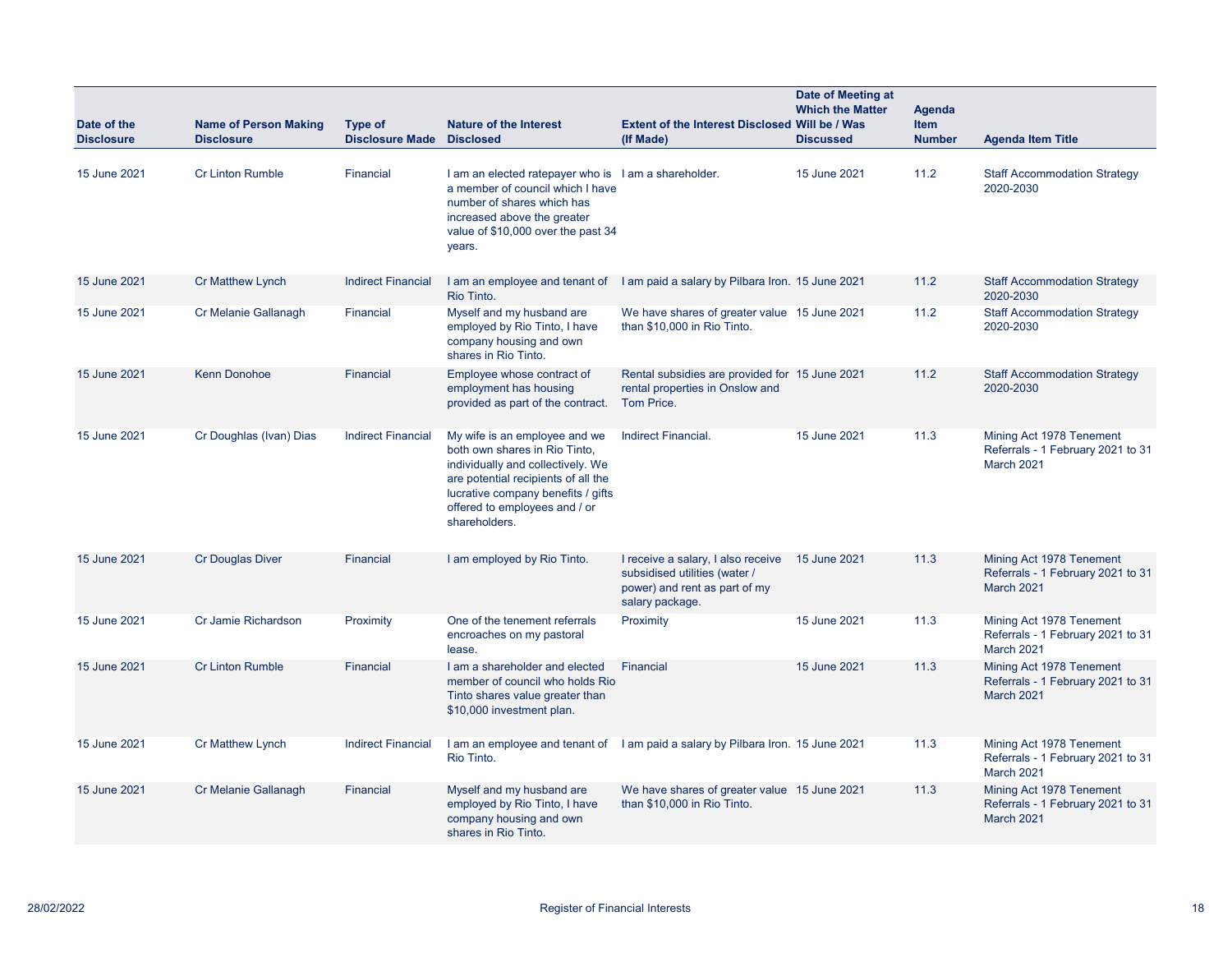| Date of the<br><b>Disclosure</b> | <b>Name of Person Making</b><br><b>Disclosure</b> | <b>Type of</b><br><b>Disclosure Made</b> | <b>Nature of the Interest</b><br><b>Disclosed</b>                                                                                                                                                                                  | <b>Extent of the Interest Disclosed Will be / Was</b><br>(If Made)                                                      | Date of Meeting at<br><b>Which the Matter</b><br><b>Discussed</b> | Agenda<br><b>Item</b><br><b>Number</b> | <b>Agenda Item Title</b>                                                 |
|----------------------------------|---------------------------------------------------|------------------------------------------|------------------------------------------------------------------------------------------------------------------------------------------------------------------------------------------------------------------------------------|-------------------------------------------------------------------------------------------------------------------------|-------------------------------------------------------------------|----------------------------------------|--------------------------------------------------------------------------|
| 15 June 2021                     | Cr Doughlas (Ivan) Dias                           | <b>Indirect Financial</b>                | My wife is an employee and we<br>both own shares in Rio Tinto.<br>individually and collectively. We<br>are potential recipients of all the<br>lucrative company benefits / gifts<br>offered to employees and / or<br>shareholders. | Indirect Financial.                                                                                                     | 15 June 2021                                                      | 11.4                                   | Mining Act 1978 Tenement<br>Referrals - 1 April 2021 to 30<br>April 2021 |
| 15 June 2021                     | <b>Cr Douglas Diver</b>                           | Financial                                | I am employed by Rio Tinto.                                                                                                                                                                                                        | I receive a salary, I also receive<br>subsidised utilities (water /<br>power) and rent as part of my<br>salary package. | 15 June 2021                                                      | 11.4                                   | Mining Act 1978 Tenement<br>Referrals - 1 April 2021 to 30<br>April 2021 |
| 15 June 2021                     | <b>Cr Linton Rumble</b>                           | Financial                                | I am a ratepayer and elected<br>member of council who holds Rio<br>Tinto shares greater than<br>\$10,000 value investment plan<br>for my retirement.                                                                               | I am a shareholder.                                                                                                     | 15 June 2021                                                      | 11.4                                   | Mining Act 1978 Tenement<br>Referrals - 1 April 2021 to 30<br>April 2021 |
| 15 June 2021                     | Cr Matthew Lynch                                  | <b>Indirect Financial</b>                | I am an employee and tenant of<br>Rio Tinto.                                                                                                                                                                                       | I am paid a salary by Pilbara Iron. 15 June 2021                                                                        |                                                                   | 11.4                                   | Mining Act 1978 Tenement<br>Referrals - 1 April 2021 to 30<br>April 2021 |
| 15 June 2021                     | Cr Melanie Gallanagh                              | Financial                                | Myself and my husband are<br>employed by Rio Tinto, I have<br>company housing and own<br>shares in Rio Tinto.                                                                                                                      | We have shares of greater value 15 June 2021<br>than \$10,000 in Rio Tinto.                                             |                                                                   | 11.4                                   | Mining Act 1978 Tenement<br>Referrals - 1 April 2021 to 30<br>April 2021 |
| 15 June 2021                     | Cr Doughlas (Ivan) Dias                           | <b>Indirect Financial</b>                | My wife is an employee and we<br>both own shares in Rio Tinto,<br>individually and collectively. We<br>are potential recipients of all the<br>lucrative company benefits / gifts<br>offered to employees and / or<br>shareholders. | Indirect Financial.                                                                                                     | 15 June 2021                                                      | 11.5                                   | <b>Land Asset Assessment</b>                                             |
| 15 June 2021                     | <b>Cr Douglas Diver</b>                           | Financial                                | I am employed by Rio Tinto.                                                                                                                                                                                                        | I receive a salary, I also receive<br>subsidised utilities (water /<br>power) and rent as part of my<br>salary package. | 15 June 2021                                                      | 11.5                                   | <b>Land Asset Assessment</b>                                             |
| 15 June 2021                     | <b>Cr Linton Rumble</b>                           | Financial                                | I am an elected member of<br>council and ratepayer, who has<br>shares in a reinvestment plan of<br>greater than \$10,000.                                                                                                          | I am a shareholder.                                                                                                     | 15 June 2021                                                      | 11.5                                   | Land Asset Assessment                                                    |
| 15 June 2021                     | Cr Melanie Gallanagh                              | Financial                                | Myself and my husband are<br>employed by Rio Tinto, I have<br>company housing and own<br>shares in Rio Tinto.                                                                                                                      | We have shares of greater value 15 June 2021<br>than \$10,000 in Rio Tinto.                                             |                                                                   | 11.5                                   | <b>Land Asset Assessment</b>                                             |